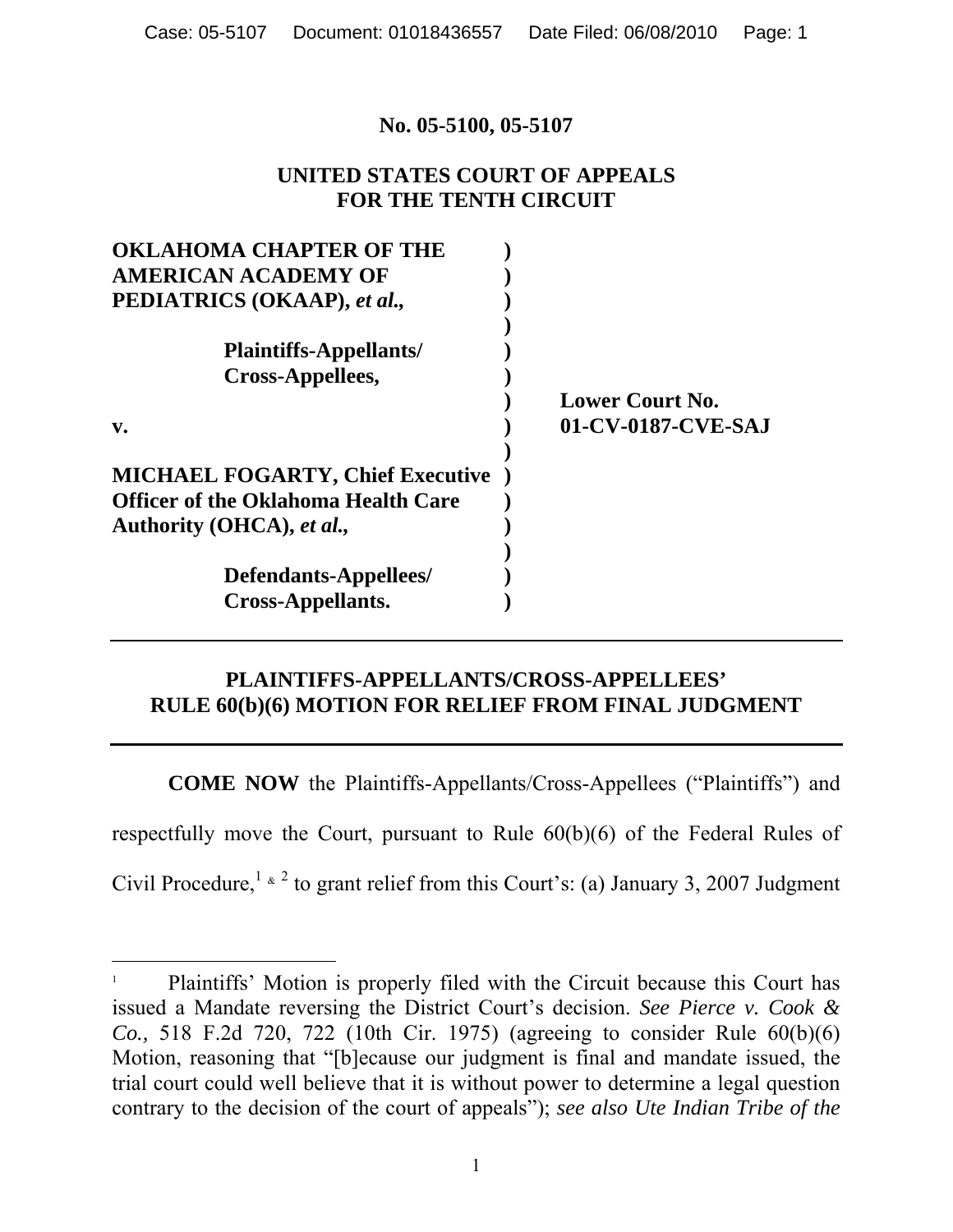and Opinion; and (b) February 13, 2007 Mandate. In light of Congress's recent clarification of pertinent federal statutory law, and in the interest of substantial justice, Plaintiffs respectfully ask the Court to: (a) reconsider its decision that "medical assistance" as used in 42 U.S.C.  $\S$  1396a(a)(8) and 1396a(a)(10)(A) is limited to "financial assistance"; (b) modify its Mandate as appropriate; and (c) remand to the District Court with appropriate instructions, including, but not limited to, instructions to reinstate the District Court's May 19, 2005 Permanent Injunction against Defendants.<sup>3</sup> In support of this Motion, Plaintiffs show the Court as follows:

 $\overline{a}$ 

*Uintah and Ouray Reservation v. State of Utah,* 114 F.3d 1513, 1515 (10th Cir. 1997) (Tacha, J.). 2

<sup>10</sup>th Cir. Rule 41.2 Statement: Good cause exists for filing this Motion more than one year after the Mandate was issued. Importantly, the one-year time limitation period which applies to other Rule 60(b) motions "does not apply to (6)." *Pierce*, 518 F.2d at 722. Rule  $60(c)(1)$  only provides that a Rule  $60(b)(6)$ motion must be brought "within a reasonable time." The Motion could not have been brought within a year from issuance of the Mandate. The Mandate was issued on February 13, 2007. However, the event which gave rise to this Motion - enactment of the Patient Protection and Affordable Care Act ("PPACA") -- did not occur until March 23, 2010. Plaintiffs have been diligent in bringing this Motion quickly -- fewer than 90 days -- after the passage of the pertinent clarification of law found in the PPACA. Under these facts, Plaintiffs' Motion has been filed within a "reasonable time." *See, e.g., Pierce,* 518 F.2d at 722 (Tenth Circuit granted Rule 60(b)(6) relief where motion was filed nearly four years after the decision from which relief was sought and seven months after the Oklahoma Supreme Court decision which gave rise to relief); and *Thompson v. Bell,* 580 F.3d 423, 443 (6th Cir. 2010) (finding motion to be timely even though it was filed more than four years after promulgation of a rule which gave rise to relief).

<sup>3</sup> Counsel for Defendants has informed the undersigned that Defendants object to this Motion and the relief requested herein.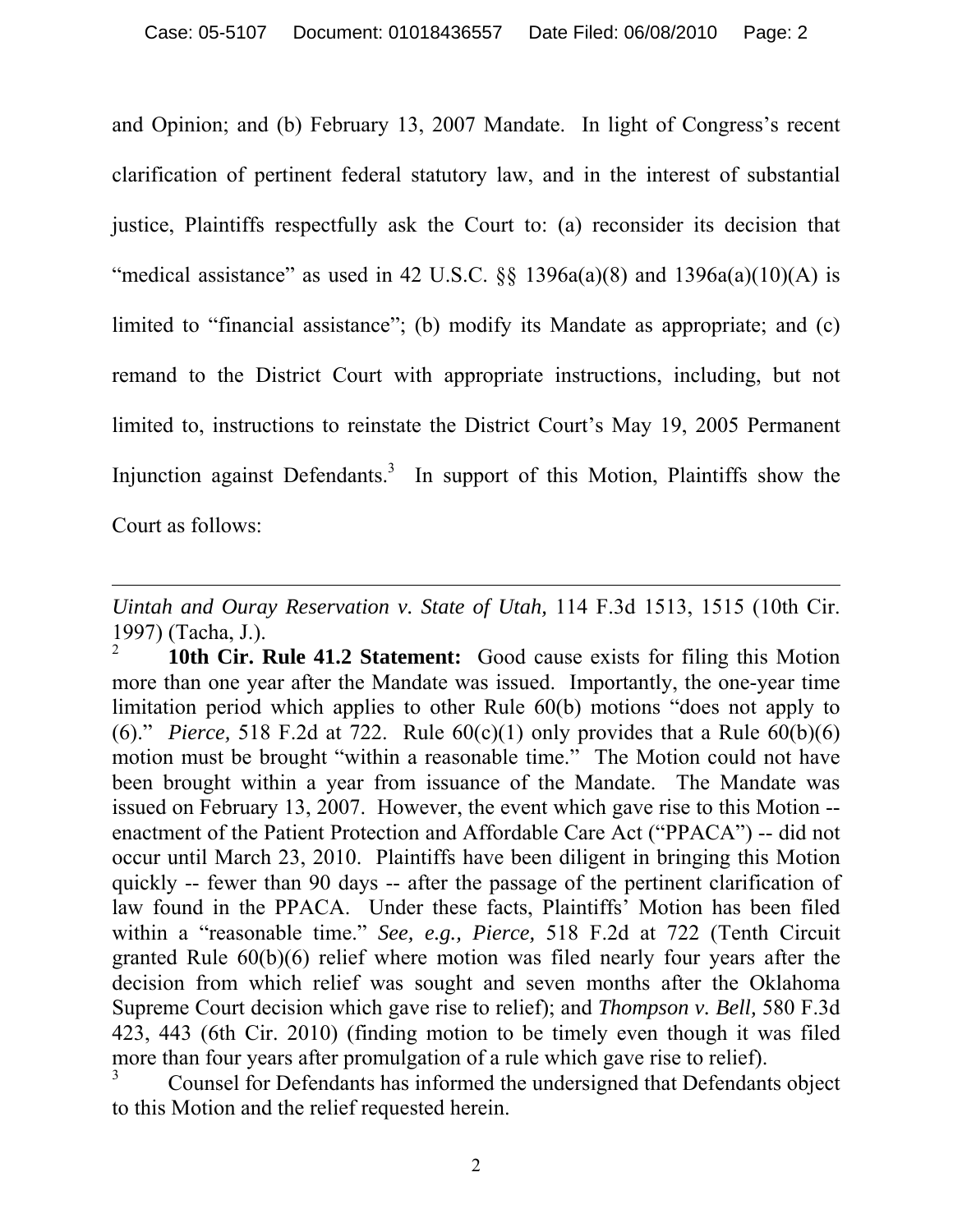# **A. Introductory Statement**

On January 3, 2007, this Court issued a decision that stripped over 350,000 vulnerable children of the enforceable right to receive *any* health care services. Very recently, the U.S. Congress unmistakably clarified that the Court's decision in this regard was based upon a "misunderstanding" of a two-word phrase as used in the Medicaid Act, "medical assistance." Specifically, Congress has now unequivocally clarified that "medical assistance" as used in the Medicaid Act has always included "care and services" and is not limited to "financial assistance" as this Court held. In light of this clarification of federal law, Plaintiffs seek relief - pursuant to Rule  $60(b)(6)$  -- from the Mandate of this Court so that substantial justice can be served and a manifest injustice can be averted. Substantial justice will not permit the denial of a child's right to receive health care services based on a "misunderstanding." The Court should grant Plaintiffs' Motion.

## **B. Section 2304 of the Patient Protection and Affordable Care Act**

On March 23, 2010, the "Patient Protection and Affordable Care Act" ("PPACA") was signed into law. *See* Pub. L. No. 111-148, 124 Stat. 119 (2010). Section 2304 of the PPACA, which is headed "Clarification of Definition of Medical Assistance," amends the Medicaid Act, 42 U.S.C. § 1396d(a) (Social Security Act  $\S$  1905d(a)), as follows:

The term "medical assistance" means payment of part of all of the cost of the following care and services, **<or the care and services themselves, or** 

3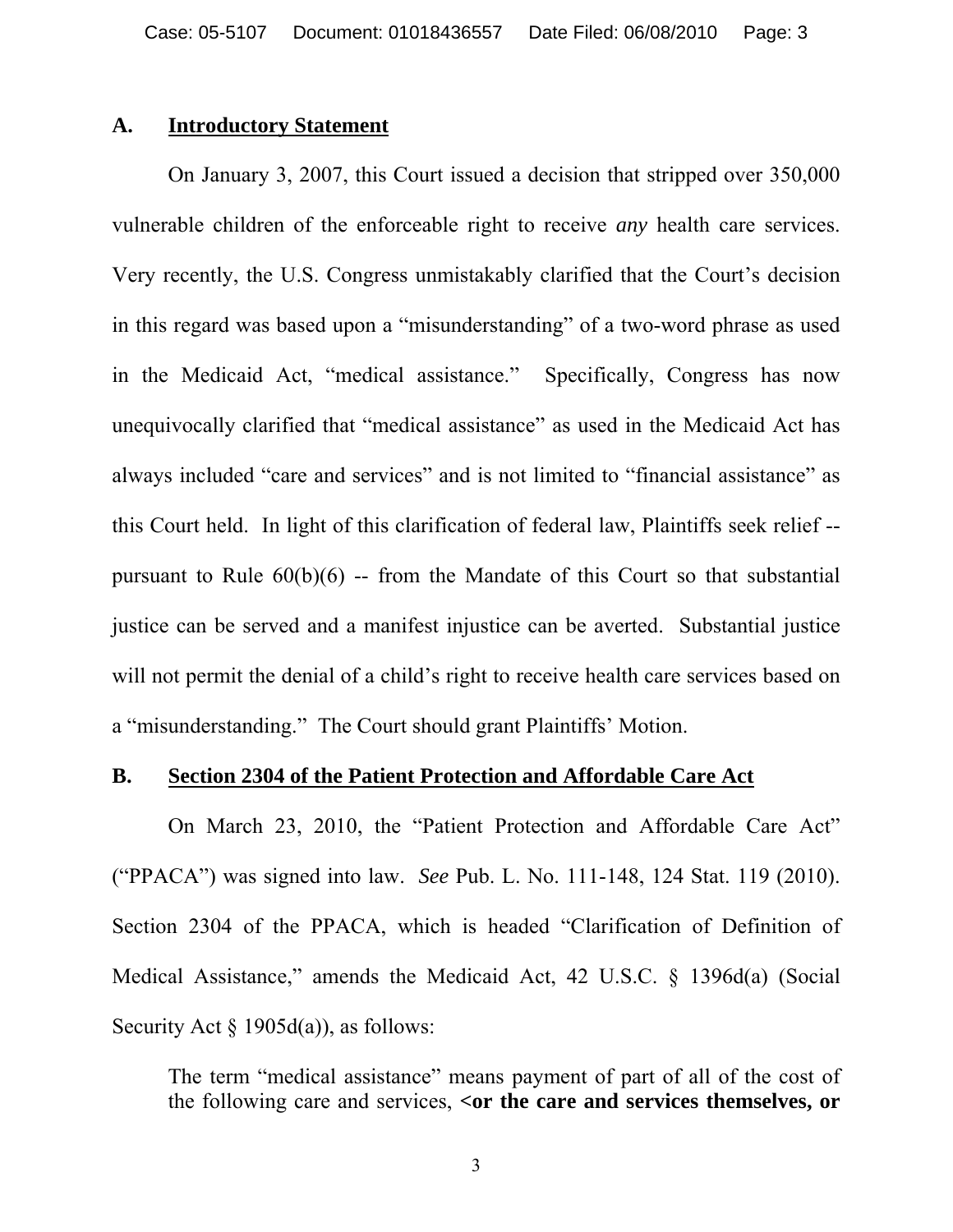**both,>** (if provided in or after the third month before the month in which the recipient makes application for assistance…."

(amendment in bracketed bold text).

 As explained in the House Report generated in connection with the PPACA, this clarification of the definition of "medical assistance" was a response to "[s]ome recent court opinions" that had "questioned the longstanding practice of using the term 'medical assistance' to refer to both payment for services and the provision of services themselves." H.R. Rep. No. 111-299, at 649-50, 2009 WL 3321420 (Oct. 14, 2009). One such "recent court opinion" was this Court's opinion in the case at bar. *See Okla. Ch. of the Am. Acad. of Ped. (OKAAP) v. Fogarty,* 472 F.3d 1208 (10th Cir. 2007) ("*OKAAP II*"), *cert. denied*, 522 U.S. 813 (2007). In particular, the Court followed a 2006 decision from another panel of the Tenth Circuit and dicta from a 2003 Seventh Circuit opinion in concluding that: "the term 'medical assistance,' as employed in  $[42 \text{ U.S.C.}]$  §  $1396a(a)(8)$  refers to 'financial assistance rather than medical services.'" *OKAAP II,* 472 F.3d at 1214 (quoting *Mandy R. ex rel. Mr. and Mrs. R. v. Owens,* 464 F.3d 1139, 1143 (10th Cir. 2006); *Bruggeman v. Blagojevich,* 324 F.3d 906, 910 (7th Cir. 2003)). On this basis, the *OKAAP II* Court held that children enrolled in Oklahoma's Medicaid program have no enforceable right to actually receive *any* health care services under sections of the Medicaid Act which form the early and periodic screening, diagnostic and treatment ("EPSDT") program for children (42 U.S.C. §§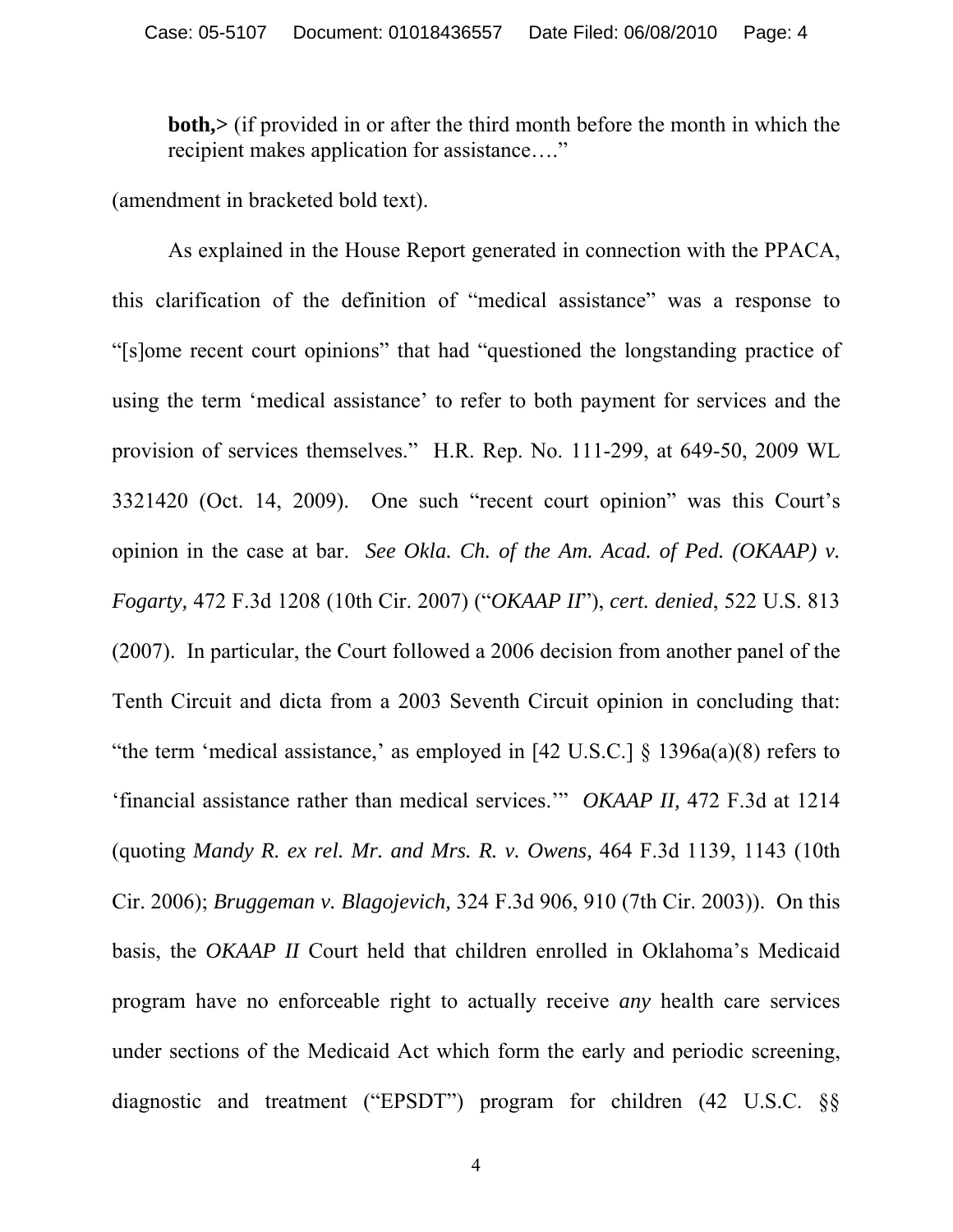1396a(a)(8) and 1396a(a)(10)(A)). *Id.* at 1214-15.4

As the House Energy and Commerce Committee explicates in the House Report, "medical assistance" as used in the Medicaid Act has *never* been understood to be limited to "financial assistance":

Section 1905(a) of the Social Security Act defines the term "medical assistance." The term is expressly defined to refer to payment but has generally been understood to refer to both the funds provided to pay for care and services and to the care and services themselves. The Committee, which has legislative jurisdiction over Title XIX of the Social Security Act, has always understood the term to have this combined meaning. Four decades of regulations and guidance from the program's administering agency, the Department of Health and Human Services, have presumed such an understanding and the Congress has never given contrary indications.

Some recent court opinions have, however, questioned the longstanding practice of using the term "medical assistance" to refer to both the payment for services and the provision of the services themselves. These opinions have read the term to refer only to payment; this reading makes some aspects of the rest of Title XIX difficult and, in at least one case, absurd. If the term meant only payments, the statutory requirement that medical assistance be furnished with reasonable promptness "to all eligible individuals" in a system in which virtually no beneficiaries receive direct payments from the state or federal governments would be nearly incomprehensible.

Other courts have held the term to be payment as well as the actual provision of the care and services, as it has long been understood. The Circuit Courts are split on this issue and the Supreme Court has declined to review the question. *To correct any misunderstandings as to the meaning of the term*, and to avoid additional litigation, the bill would revise section 1905(a) to read, in relevant part: "The term 'medical assistance' means payment of part

 $\overline{a}$ 

<sup>4</sup> This Court also held that the District Court erred in determining that the "equal access" provision of the Medicaid Act -- 42 U.S.C.  $\S$  1396a(a)(30)(A) -confers enforceable rights on beneficiaries. *OKAAP II,* 472 F.3d at 1215. Plaintiffs do not challenge this aspect of the Court's decision as part of this Motion.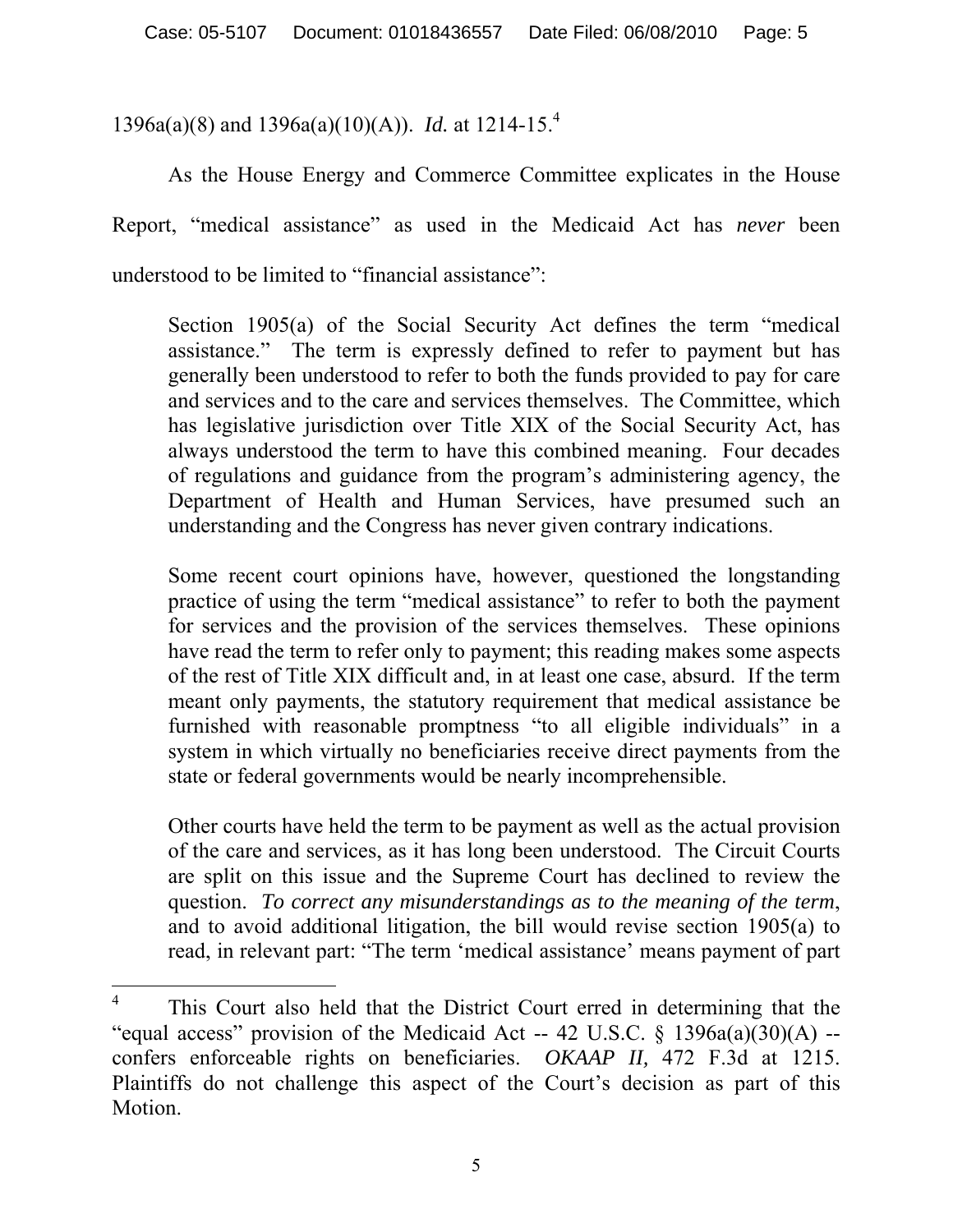or all of the cost of the following care and services, or the care and services themselves, or both." This *technical correction* is made to conform this definition to the longstanding administrative use and understanding of the term. It is effective on enactment.

H.R. Rep. No. 111-299, at 649-50 (emphasis added).

 Thus, with the enactment of the PPACA in March of 2010, Congress has unmistakably clarified that the Tenth Circuit's opinion in *OKAAP II* was based upon a "misunderstanding" of the meaning of "medical assistance."

## **C. Background**

On March 19, 2001, the Oklahoma Chapter of the American Academy of Pediatrics ("OKAAP"), the Community Action Project of Tulsa County and several Medicaid-eligible children brought suit against State officials responsible for implementing and administering Oklahoma's Medicaid program. The first named Defendant, Michael Fogarty, was -- and is -- the Chief Executive Officer of the Oklahoma Health Care Authority ("OHCA"), Oklahoma's single state Medicaid agency.

Plaintiffs brought claims pursuant to 42 U.S.C. § 1983 to enforce the EPSDT and "equal access" provisions of the Medicaid Act. Pertinently, Plaintiffs alleged that Defendants had failed -- as required by 42 U.S.C. §§ 1396a(a)(8) and  $1396a(a)(10)(A) -$  to furnish necessary and required health care (EPSDT) services to eligible Oklahoma children and that Defendants had failed to deliver such services with reasonable promptness. *See OKAAP II,* 472 F.3d at 1210.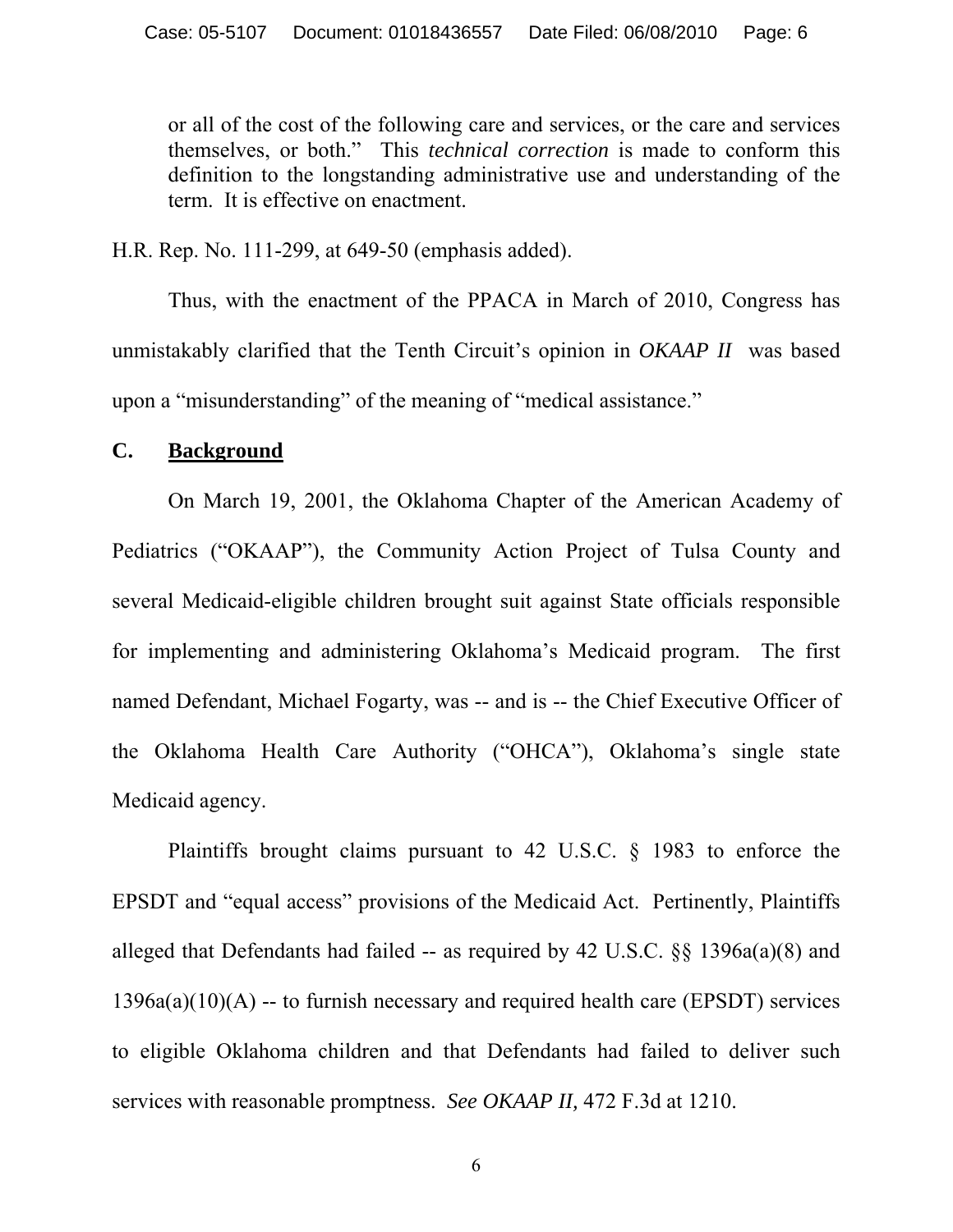As the Supreme Court has recognized, "EPSDT programs *provide* health care *services* to children to reduce lifelong vulnerability to illness or disease." *Frew ex rel. Frew v. Hawkins*, 540 U.S. 431, 433 (2004) (emphasis added). Both § 1396a(a)(8) and  $\S$  1396a(a)(10)(A) -- the rights conferring provisions of the EPSDT mandate -- use the phrase "medical assistance." Specifically,  $\S$ 1396a(a)(8) requires that "medical assistance" "shall be furnished with reasonable promptness to all eligible individuals."Section 1396a(a)(10)(A) requires that all Medicaid state plans provide "for making medical assistance available," including EPSDT. *See also* 42 U.S.C. § 1396d(a)(4)(B) (defining "medical assistance" as including EPSDT $)$ .<sup>5</sup>

On May 30, 2003, the District Court certified and determined the Plaintiff class to be: "all children under the age of 21 who are now, or in the future will be, residing in Oklahoma and who have been, or will be, denied or deprived of Medical Assistance as required by law." Ex. 1 (Dkt. #131 at 14). At the time of trial, there were approximately 355,000 children enrolled in Oklahoma's Medicaid program. *OKAAP v. Fogarty*, 366 F.Supp.2d 1050, 1057 (N.D. Okla. 2005) ("*OKAAP I*").

On March 22, 2005, after 19 days of trial, the District Court entered its

 $\overline{a}$ 

<sup>5</sup> EPSDT services that must be provided to all eligible individuals under the age of 21 include "[a]ll medically necessary health care services…" *See* 42 U.S.C.  $§$  1396d(r)(5).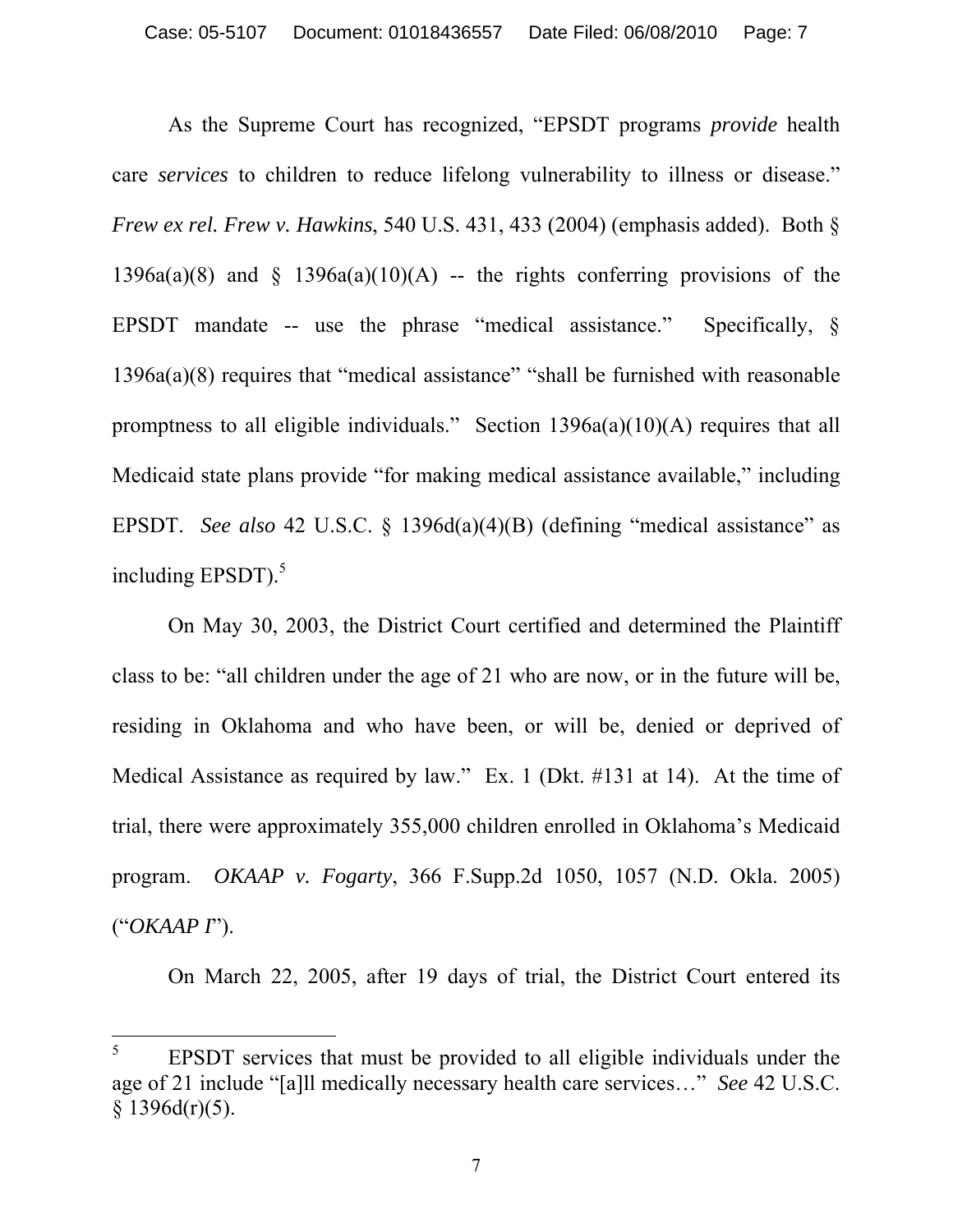comprehensive Findings of Fact and Conclusions of Law. *See OKAAP I.* By way

of example only, the District Court found that:

- "[R]ecipients in Oklahoma often experience long delays in obtaining appointments for provision of medically necessary care." *OKAAP I*, 366 F.Supp.2d at 1079;
- Medicaid patients in Oklahoma City with seizure disorders must wait "around a year to be seen by a pediatric neurologist." *Id.* at 1067;
- Some of these patients have poorly controlled seizures, and without the prompt care of a neurologist, the seizures will have a negative impact on school performance, development, behavior, and the "overall medical wellbeing" of these children. *Id.*;
- Office-based ear, nose and throat ("ENT") specialists in Oklahoma simply refused to treat children on Medicaid. *Id.* at 1067-68;
- There was "lack of access to a pediatric orthopedist" which "denies children" with complex orthopedic problems needed care." *Id.* at 1069;
- The "network of child psychiatrists in Oklahoma who are willing to treat Medicaid children is inadequate." *Id.* at 1070;
- Oklahoma ranked near the bottom of the 50 states in the delivery of mandatory EPSDT health screening examinations. *Id.* at 1081;
- Defendants' own statistics showed that less than 3% of children enrolled in the Medicaid program received mandatory blood lead screenings. *Id.* at 1084;
- A significant number of Medicaid children were not current on their immunizations (*e.g.*, less than one half of children enrolled in Oklahoma's Medicaid managed care program had received many vital vaccines, including DTP). *Id.* at 1085;
- Only 34% of Oklahoma's pediatricians participated fully in the Medicaid program. *Id.* at 1063; and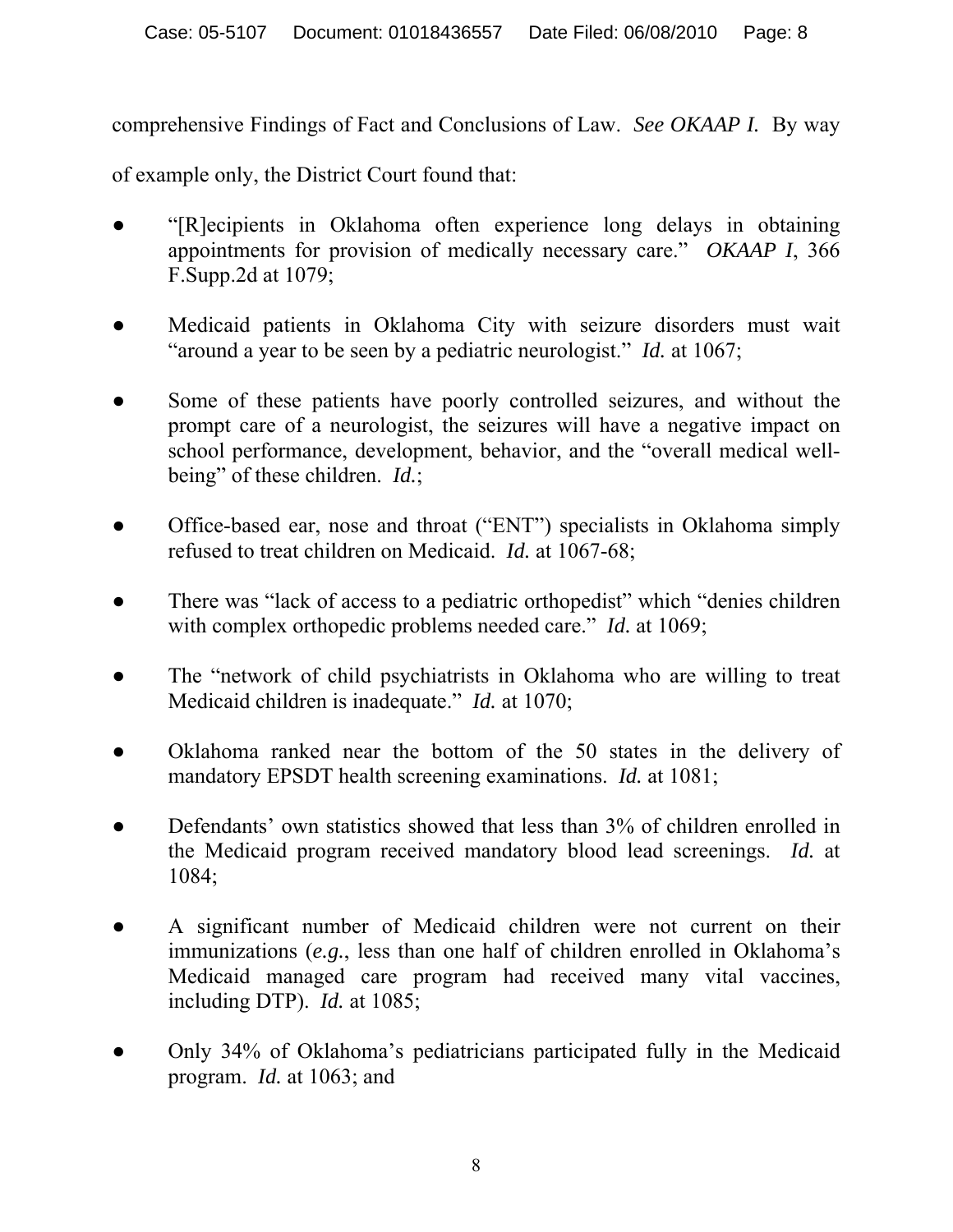"[M]any Medicaid children, including children who need the care and supervision of a pediatrician, do not have access to pediatricians." *Id.* at 1064.

Based upon its extensive Findings of Fact, the District Court concluded that, "[i]n violation of 42 U.S.C.  $\S$  1396a(a)(8), defendants are not ensuring that medical assistance is furnished with reasonable promptness to all eligible individuals." *OKAAP I,* 366 F.Supp.2d at 1109; *see also id.* at 1119. In support of this ruling, the District Court noted that "Plaintiffs have offered substantial evidence that the delays in treatment for children with specific conditions are medically inappropriate." *Id.* at 1109. The District Court further concluded that there was a clear link between low provider reimbursement rates and these unreasonable delays in treatment. *Id.*<sup>6</sup>

On May 19, 2005, the District Court entered its Final Judgment and Permanent Injunction against Defendants. Ex. 2 (Dkt. #288). As part of the Final Judgment and Permanent Injunction, the Court ordered Defendants to:

- Institute, as an immediate interim measure, a new Medicaid fee schedule for all covered medically necessary physician services provided to minor children at a rate which equals one hundred percent (100%) of the rate paid by Medicare;
- Contract with a "nationally recognized economic consulting firm" to conduct a study to determine the Medicaid provider reimbursement rates

 $\overline{a}$ 6 At the same time, the District Court determined that Defendants were in "substantial compliance" with EPSDT provisions, including  $\S$  1396a(a)(10)(A). *OKAAP I,* 366 F.Supp.2d at 1113 and 1119.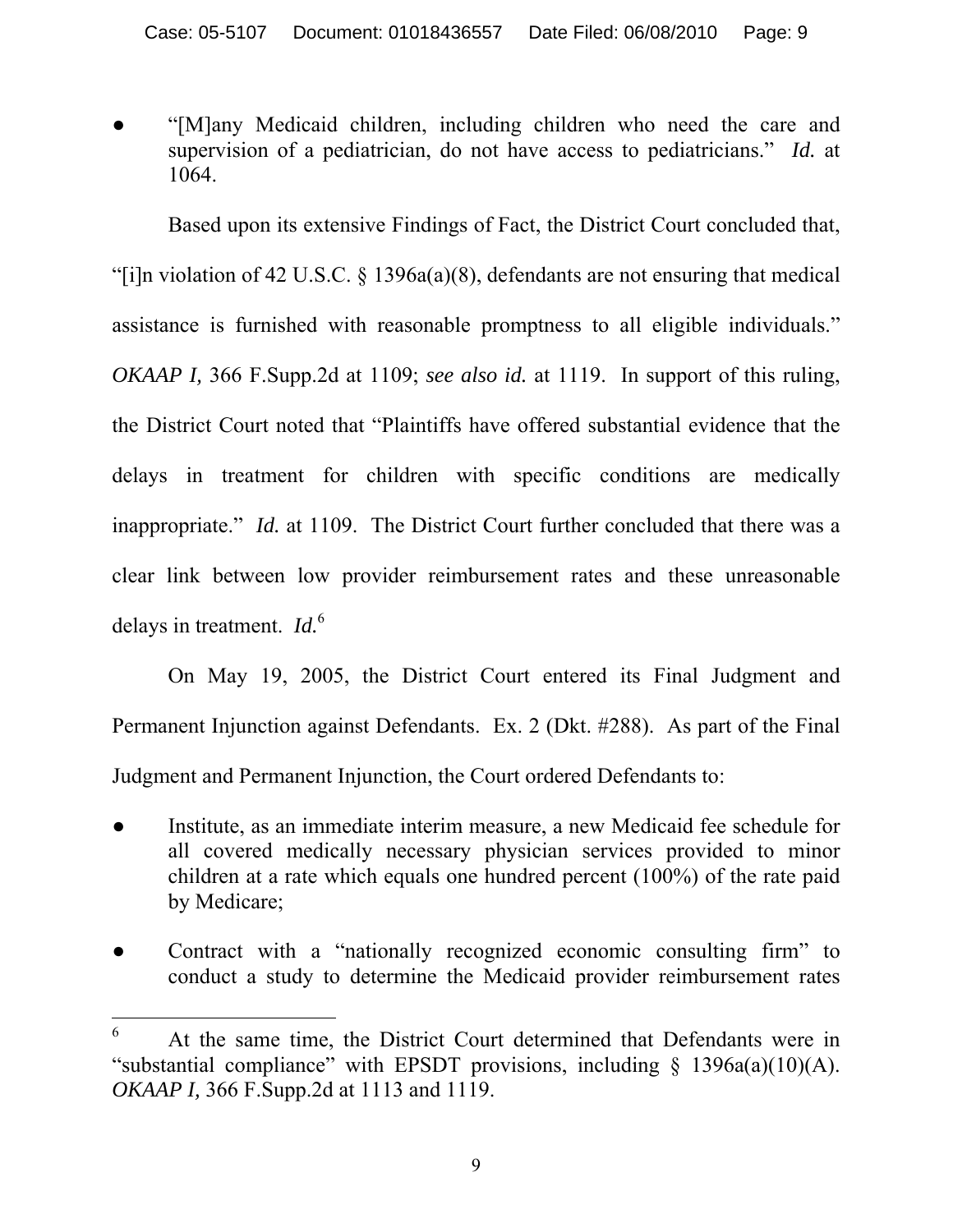which are necessary "to assure reasonably prompt access to health care for minor children in the Oklahoma Medicaid Program";

- Complete the rate study "within six months of the date that the contract is executed by the parties"; and
- Institute, following completion of the rate study, a new Medicaid fee schedule "determined by the consulting firm as necessary to assure reasonably prompt access to health care for minor children in the Oklahoma Medicaid Program."

*Id.* at 3-6.

 $\overline{a}$ 

 Both Plaintiffs and Defendants appealed various aspects of the District Court's decision.<sup>7</sup>

Defendants did not seek a stay of the District Court's May 19, 2005 Final Judgment and Permanent Injunction pending appeal. Pursuant to the District Court's Final Judgment and Permanent Injunction, on July 14, 2005, Defendants approved the interim increase in Oklahoma's Medicaid provider rates to the equivalent of 100% of Medicare. Ex. 3 (Status Report, Dkt. #333). However, Defendants failed to comply with other aspects of the Injunction. *See, e.g., OKAAP v. Fogarty,* 2006 WL 1623529 at \*1 (N.D.Okla., June 6, 2006) ("*OKAAP* 

<sup>7</sup> Two of the issues Plaintiffs raised on appeal were (a) whether the District Court erred in ruling that "substantial compliance" is the proper standard to be applied when determining whether Defendants have violated the mandatory children's health care requirements of Title XIX; and (b) whether the District Court erred in dismissing the organizational Plaintiff, OKAAP. *See* Plaintiffs' Opening Brief, at 2. Defendants cross-appealed, pertinently raising the issue of whether the provisions of § 1396a(a)(8) create a private right of action. *See*  Defendants'Appeal Brief at 1.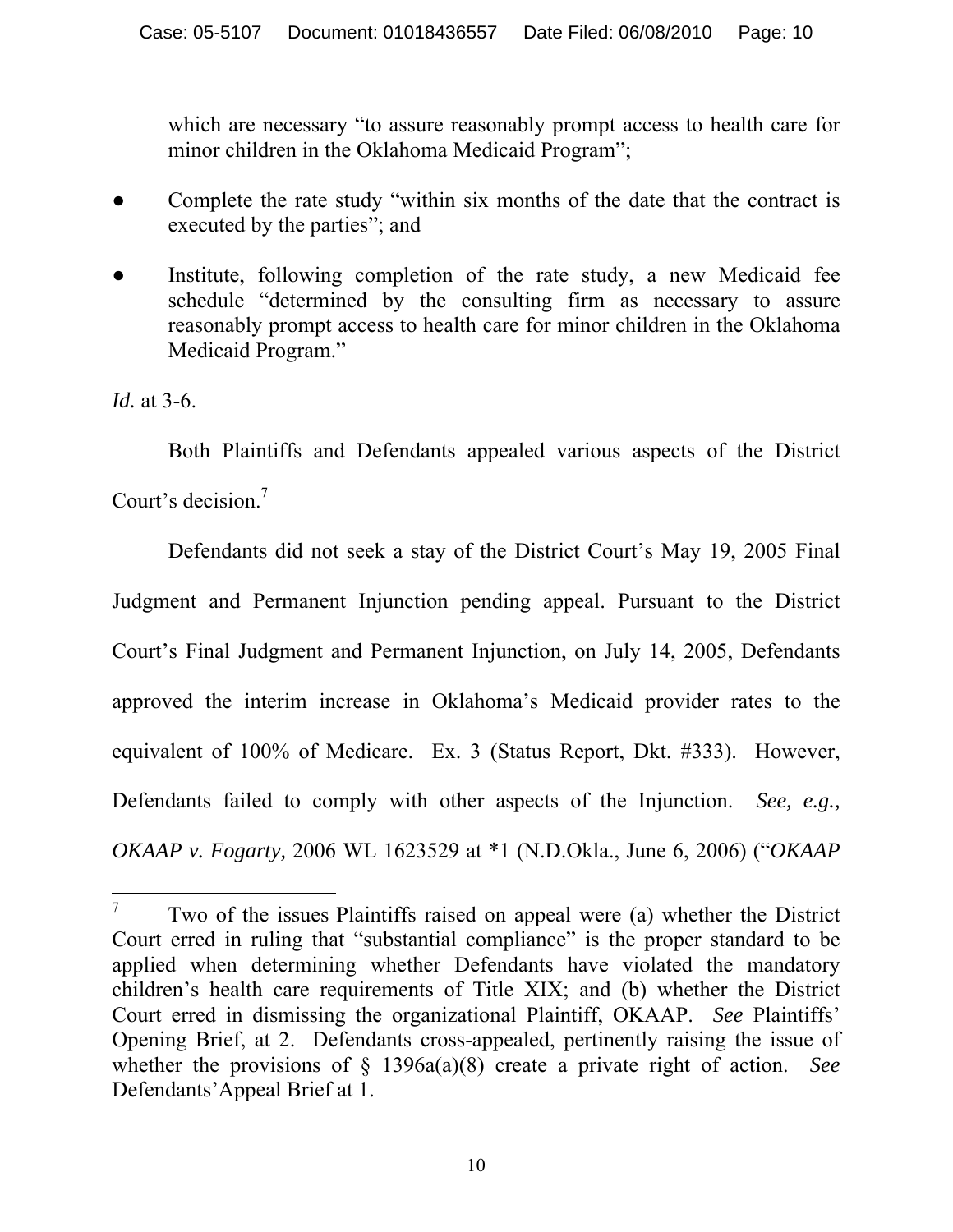*III*") (attached hereto as Ex. 4). Specifically, while Defendants commissioned a provider rates study and report ("Mercer Report") which purported to comply with the Injunction, the District Court found the Mercer Report to be wholly inadequate. *OKAAP III,* 2006 WL 1623529 at \*1-2. On June 6, 2006, the District Court entered an Order finding that: (a) the Mercer Report was "not valid and [did] not support a finding that defendants [had] complied with the Final Judgment and Permanent Injunction"; (b) "Mercer conducted no analysis of whether current rates are sufficient to assure the provision of 'reasonably prompt' care"; and (c) the survey data relied upon by Mercer was not statistically significant." *Id.* at \*2.

On January 3, 2007, this Court filed its Judgment and Opinion, reversing the District Court -- and holding that the District Court erred in granting injunctive relief against Defendants -- based primarily on the misunderstanding that "medical assistance" as used in the Medicaid Act is limited to "financial assistance." *OKAAP II,* 472 F.3d at 1215-16; *see also* Ex. 5 (Judgment, 1/3/07). In this regard, the Court expressly held that "not only do the statutes cited by plaintiffs not obligate defendants to ensure that EPSDT services are 'fully' delivered to the plaintiff class, those statutes impose no obligation whatsoever on defendants to deliver any medical services." *Id.* at 1215.

On January 17, 2007, Plaintiffs filed their petition for rehearing *en banc*. On February 5, 2007, this Court denied Plaintiffs' petition for rehearing *en banc*.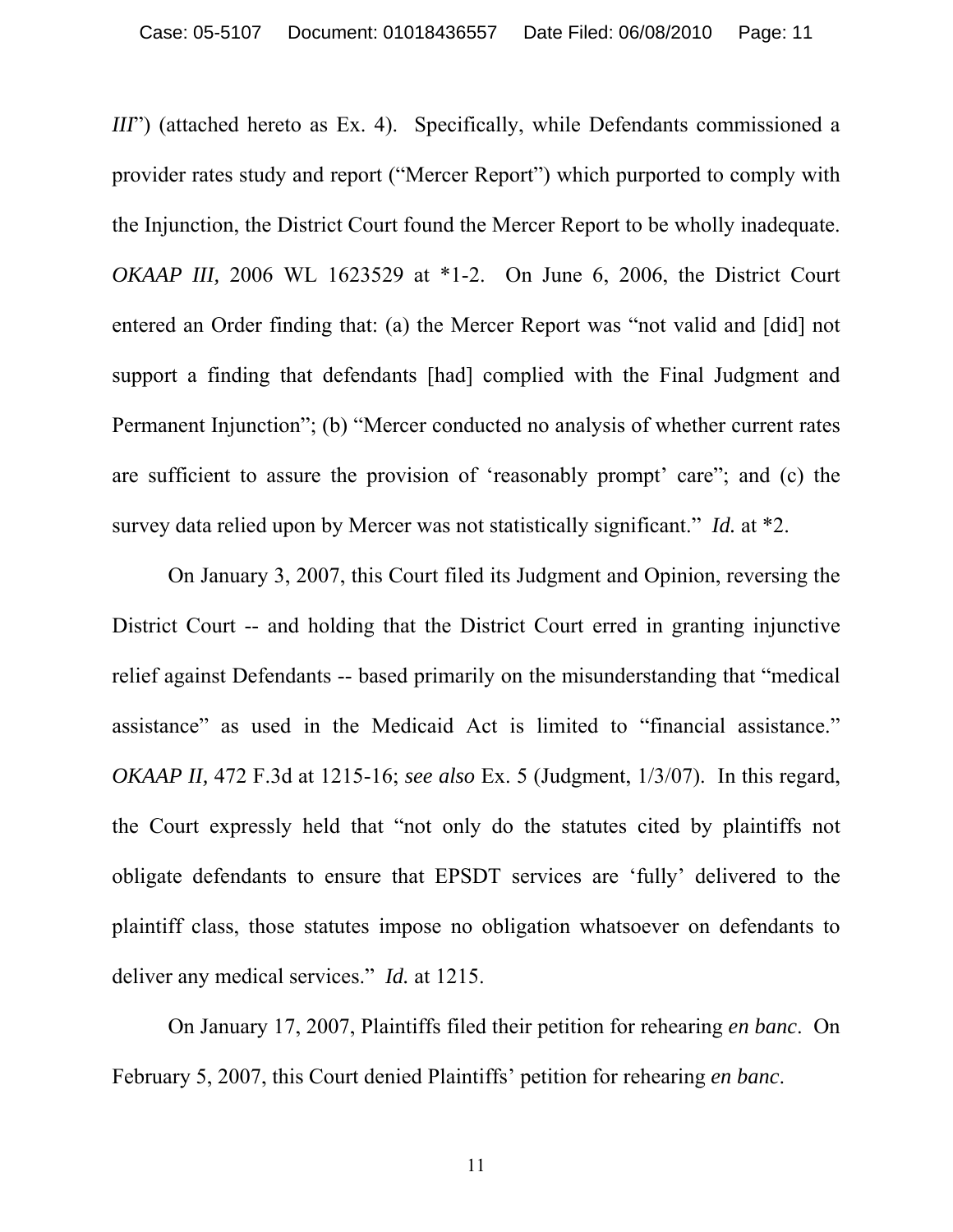On February 13, 2007, this Court issued a certified copy of its January 3, 2007 Judgment and Opinion as the Mandate of the Court. Ex. 6 (Letter from Shumaker to Lombardi, 2/13/07). The District Court filed the Mandate on February 15, 2007. Ex. 7 (Mandate).

On February 16, 2007, the District Court vacated its May 19, 2005 Final Judgment and Permanent Injunction consistent with this Court's Mandate. Ex. 8 (Dkt. # 447). Plaintiffs timely filed a petition for writ of certiorari, which was denied by the U.S. Supreme Court on October 1, 2007. *OKAAP v. Fogarty*, 552 U.S. 813 (2007).

On January 14, 2010, OHCA issued a press release announcing that it had approved a 3.25% reduction in rates for Oklahoma Medicaid providers, effective April 1, 2010. Ex. 9 (OHCA Press Release, 1/14/2010). In the press release, Defendant Fogarty is quoted as saying, "[o]ur board and agency have been on a mission with state leaders for the past seven years to bring provider rates to a responsible level…[h]owever, we knew if cuts continued that provider rates would have to be reduced." *Id.* 

On March 23, 2010, the PPACA was enacted, clarifying that "medical assistance" as used in the Medicaid Act includes "care and services." Pub. L. No. 111-148, § 2304.

## **D. Discussion**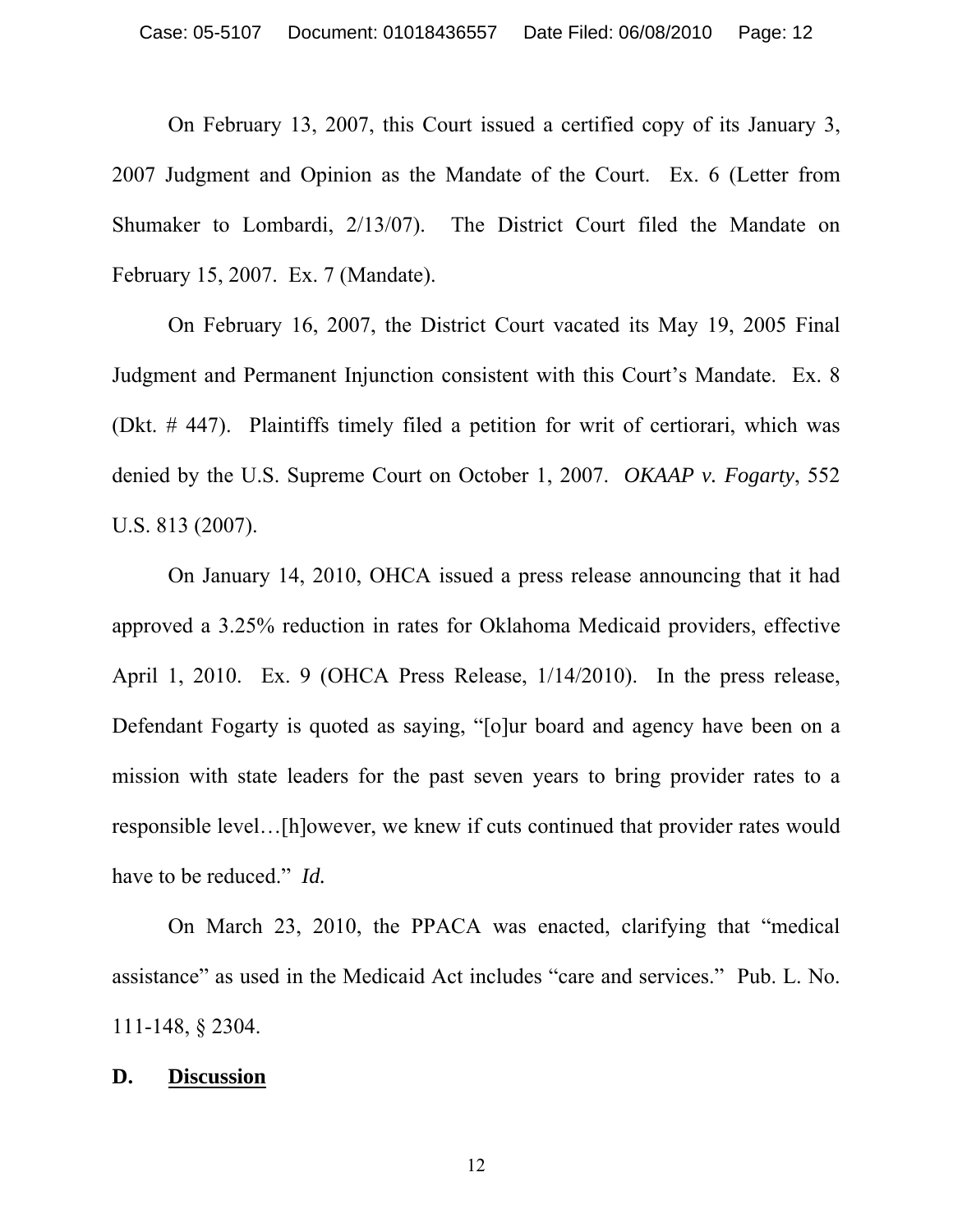# **1. Under Rule 60(b)(6) and This Court's Inherent Powers, a Judgment or Mandate May Be Modified Where There Has Been a Change of Law**

 Generally, federal appellate courts have the inherent "'power to set aside at any time a mandate … to prevent an injustice or to preserve the integrity of the judicial process.'" *Ute Indian Tribe of the Uintah and Ouray Reservation v. State of Utah,* 114 F.3d 1513, 1522 (10th Cir. 1997) (Tacha, J.) (quoting *Coleman v. Turpen*, 827 F.2d 667, 671 (10th Cir. 1987)).

Under Rule 60(b), courts have broad discretion to relieve a party from a final judgment, order, or proceeding for the specific reasons outlined in the rule, as well as, under Rule  $60(b)(6)$ , for "any other reason that justifies relief." Rule  $60(b)(6)$ gives courts a "grand reservoir of equitable power to do justice in a particular case." *Pierce v. Cook & Co.,* 518 F.2d 720, 722 (10th Cir. 1975) (internal quotations omitted). The Tenth Circuit has held that "'in extraordinary situations, relief from final judgments may be had under Rule 60(b)(6), when such action is appropriate to accomplish justice…'" *Pierce,* 518 F.2d at 723 (quoting *Collins v. City of Wichita,* 254 F.2d 837, 839 (10th Cir. 1958)). It is also well-established in the Tenth Circuit that Rule  $60(b)(6)$  "should be liberally construed when substantial justice will thus be served.'" *McGraw v. Barnhart,* 450 F.3d 493, 505 (10th Cir. 2006) (quoting *Pierce,* 518 F.2d at 722).

The Tenth Circuit has previously granted Rule 60(b)(6) relief in instances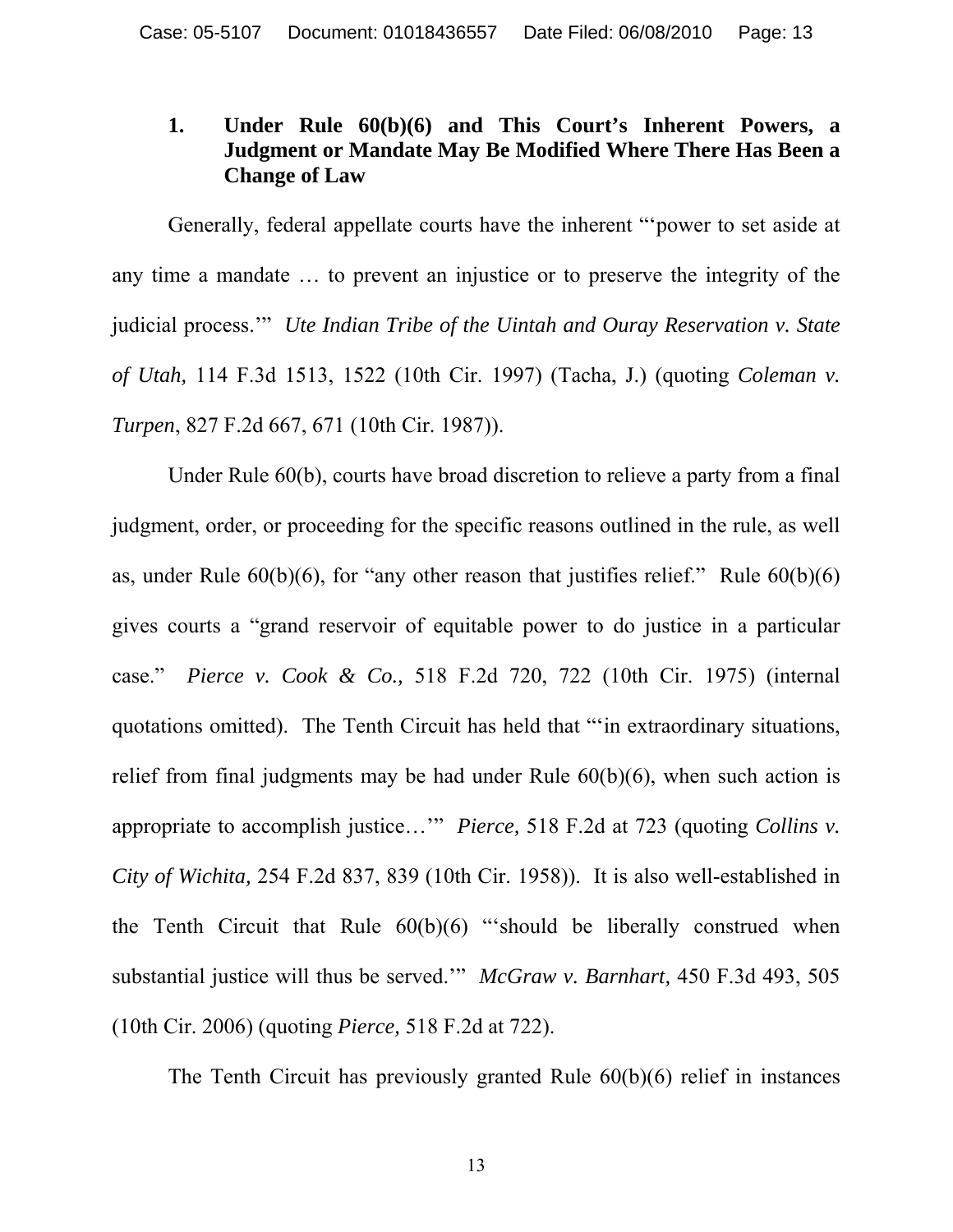where there was an intervening change in relevant *decisional* law. *See Pierce,* 518 F.2d at 723-24; *Adams v. Merrill Lynch Pierce Fenner & Smith,* 888 F.2d 696, 702 (10th Cir. 1989) ("In this circuit, a change in relevant case law by the United States Supreme Court warrants relief under Fed.R.Civ.P.  $60(b)(6)$ ").<sup>8</sup>

Additionally, in *Ute Indian Tribe*, the Tenth Circuit exercised its inherent power to modify a mandate based upon a change in decisional law. *See Ute Indian Tribe,* 114 F.3d at 1527. The *Ute Indian Tribe* Court distinguished between a change in law that threatens a damage award and judgments that are "continuing in nature." *Id.* at 1526. As the Court explained, "[w]here a prior erroneous judgment necessarily affects continuing conduct, the interests of uniformity may demand departure from the prior judgment to bring a Court's view of law into line with the prevailing view." *Id.* (citations omitted).

Clearly, there is precedent in this Circuit for post-judgment relief from a mandate where there has been an intervening change in the law. And, under *Ute Indian Tribe*, the concerns about finality of judgments are not as strong in cases such as this where the judgment enjoins conduct that is "continuing in nature". The pertinent question for the Court is whether the particular circumstances underlying this Motion are sufficiently "extraordinary" to warrant relief. As

 $\overline{a}$ 

<sup>8</sup> Moreover, other courts have granted Rule 60(b)(6) relief where there was a change in decisional law. *See, e.g., Marrero Pichardo v. Ashcroft,* 374 F.3d 46, 55 (2nd Cir. 2004); *Empresa Cubana Del Tabaco v. Culbro Corporation,* 587 F.Supp.2d 622, 628-30 (S.D.N.Y. 2008).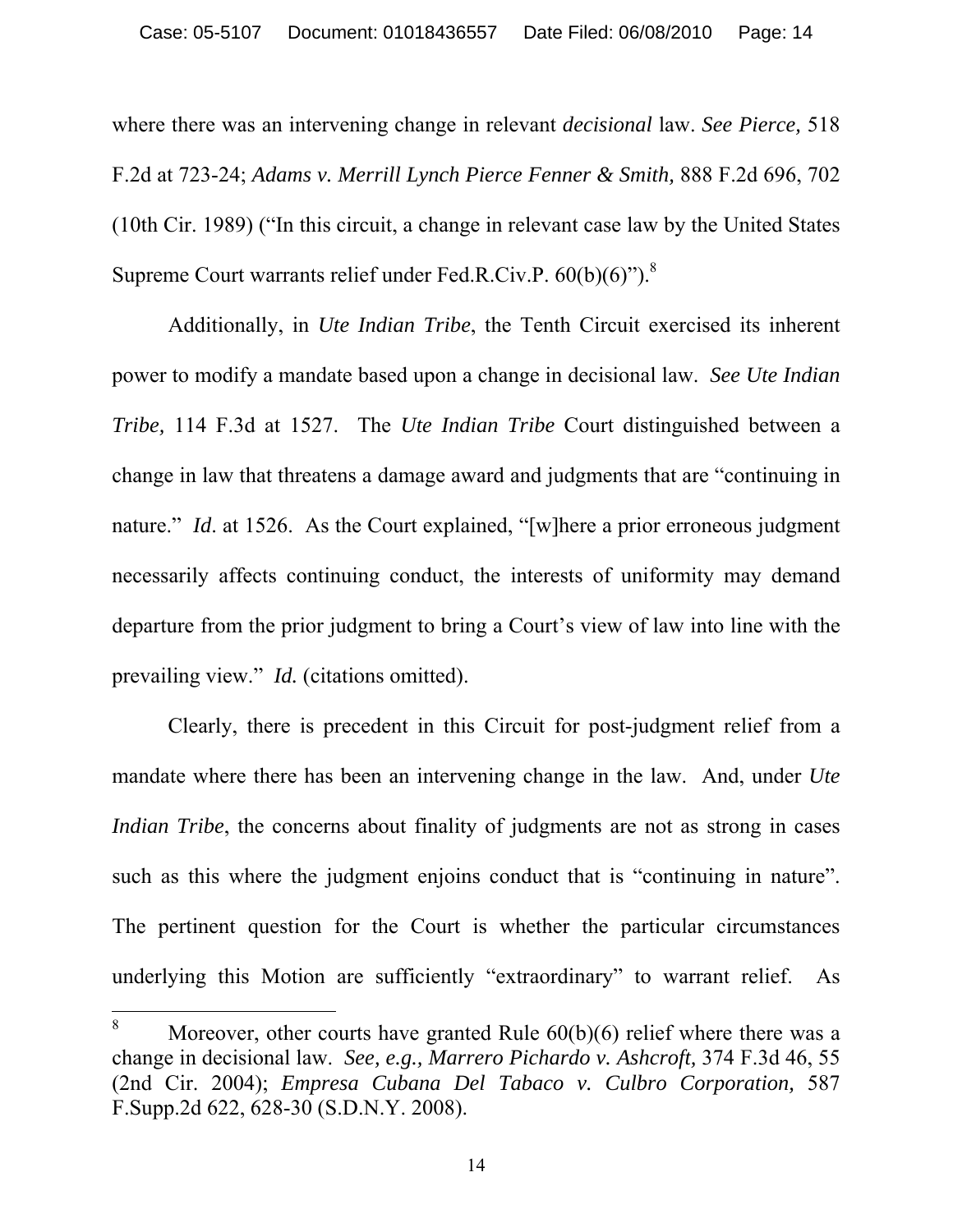demonstrated *infra*, the case at bar involves such "extraordinary circumstances" and Rule 60(b)(6) relief is justified.

# **2. "Extraordinary Circumstances" Exist in the Case at Bar Warranting Rule 60(b)(6) Relief**

 There are extraordinary circumstances warranting relief in the case at bar. First, there has been a post-judgment *clarification* of the discrete issue of law decided by this Court in *OKAAP II* and the clarification makes it apparent that the Court's decision was based upon a misunderstanding which contravenes the intent of Congress. The Tenth Circuit has yet to confront a Rule 60(b)(6) motion under exact circumstances present here -- where there has been a *clarification* of *statutory* law as opposed to an alteration of decisional law. Yet, the unique posture of the case at bar only strengthens Plaintiffs' Rule 60(b)(6) arguments. In *In re Abdur'Rahman,* 392 F.3d 174, 185 (6th Cir. 2004) (en banc), *judgment vacated*, 545 U.S. 1151  $(2005)^9$ , the Sixth Circuit found the distinction between a clarification of the law and a change in decisional law to be important. In *Abdur'Rahman*, the trial court dismissed the petitioner's habeas claims as procedurally defaulted for failure to seek discretionary review in the Tennessee Supreme Court. *Abdur'Rahman,* 392 F.3d at 177. Subsequently, the Tennessee Supreme Court promulgated Tennessee Supreme Court Rule 39 ("TSCR 39")

 $\overline{a}$ 

<sup>9</sup> While the *In re Abdur'Rahman* judgment was vacated by the Supreme Court, the "rationale behind [the] finding in *Abdur'Rahman…*remains valid." *Thompson v. Bell,* 580 F.3d 423, 443 (6th Cir. 2010) (en banc).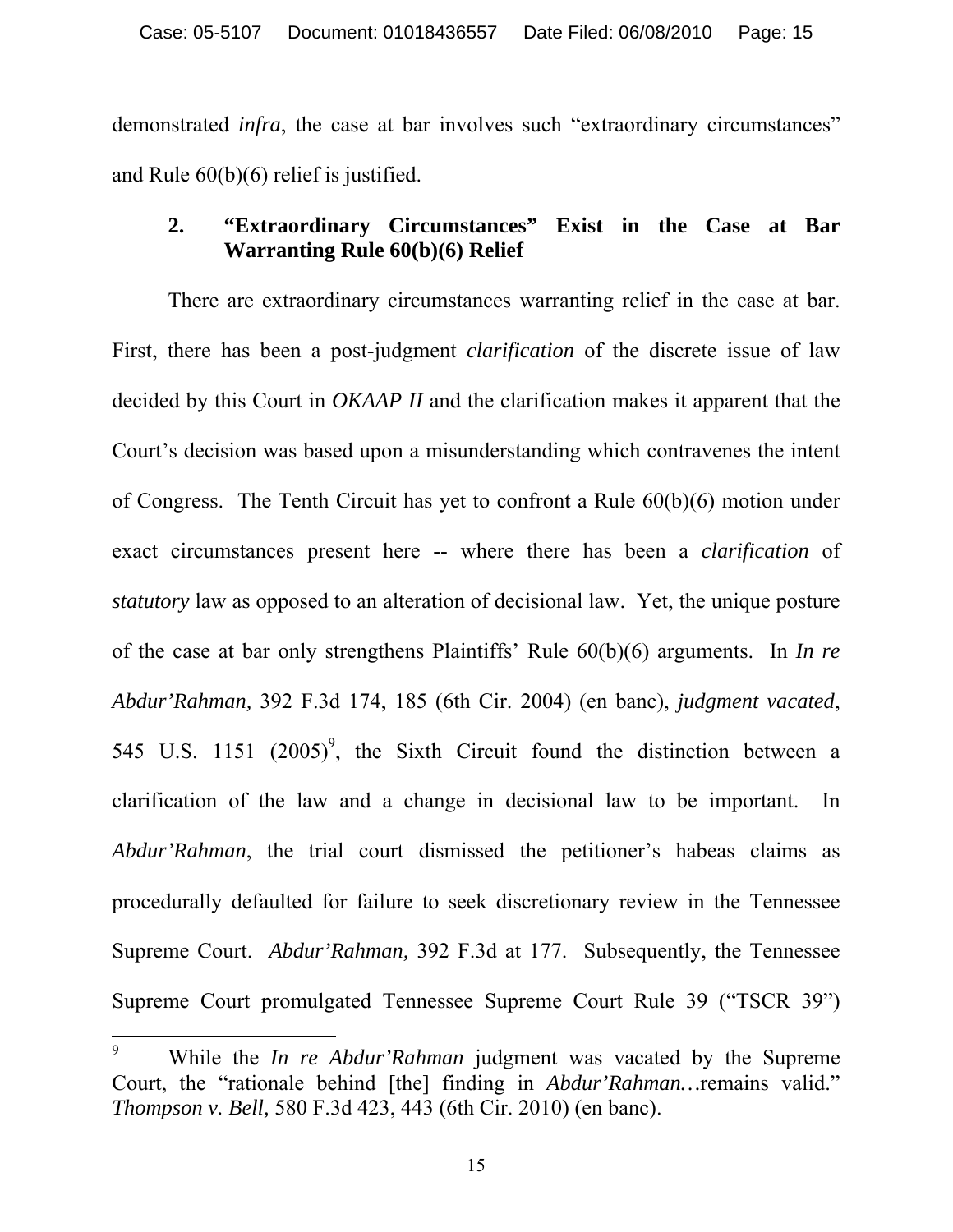which clarified that litigants need not appeal criminal convictions or postconviction relief actions to the Tennessee Supreme Court to exhaust their state court appellate remedies. The petitioner filed a Rule 60(b)(6) motion, which the trial court denied as amounting to an impermissible second habeas petition. *Id.* at 178.

On appeal, the Sixth Circuit described the petitioner's Rule 60(b)(6) motion as "[a]sking the district court to reconsider its judgment, which was based on a *defective foundation*: namely, an unclear state of the law, which was later *clarified*." *Abdur'Rahman,* 392 F.3d at 185 (emphasis added). In finding the existence of "extraordinary circumstances" and granting Rule 60(b)(6) relief, the *Abdur'Rahman* Court reasoned:

…pursuant to TSCR 39, Abdur'Rahman was never required to raise his claims before the Tennessee Supreme Court for exhaustion purposes. Accordingly, the speculation supporting the district court's default finding crumbles. It then becomes impossible to see how the State of Tennessee, the federal court, or the dissent here has any interest in upholding the district court's ruling in this case, which contravenes the State of Tennessee's express policy concerning the exhaustion of state remedies.

*Abdur'Rahman,* 392 F.3d at 187.

Similarly, here, Plaintiffs *always* had an enforceable right to receive medical care and services with reasonable promptness under the Medicaid Act. Now that this has been unmistakably clarified by Congress, neither Defendants nor the Court should have any interest in upholding the Circuit's ruling which contravenes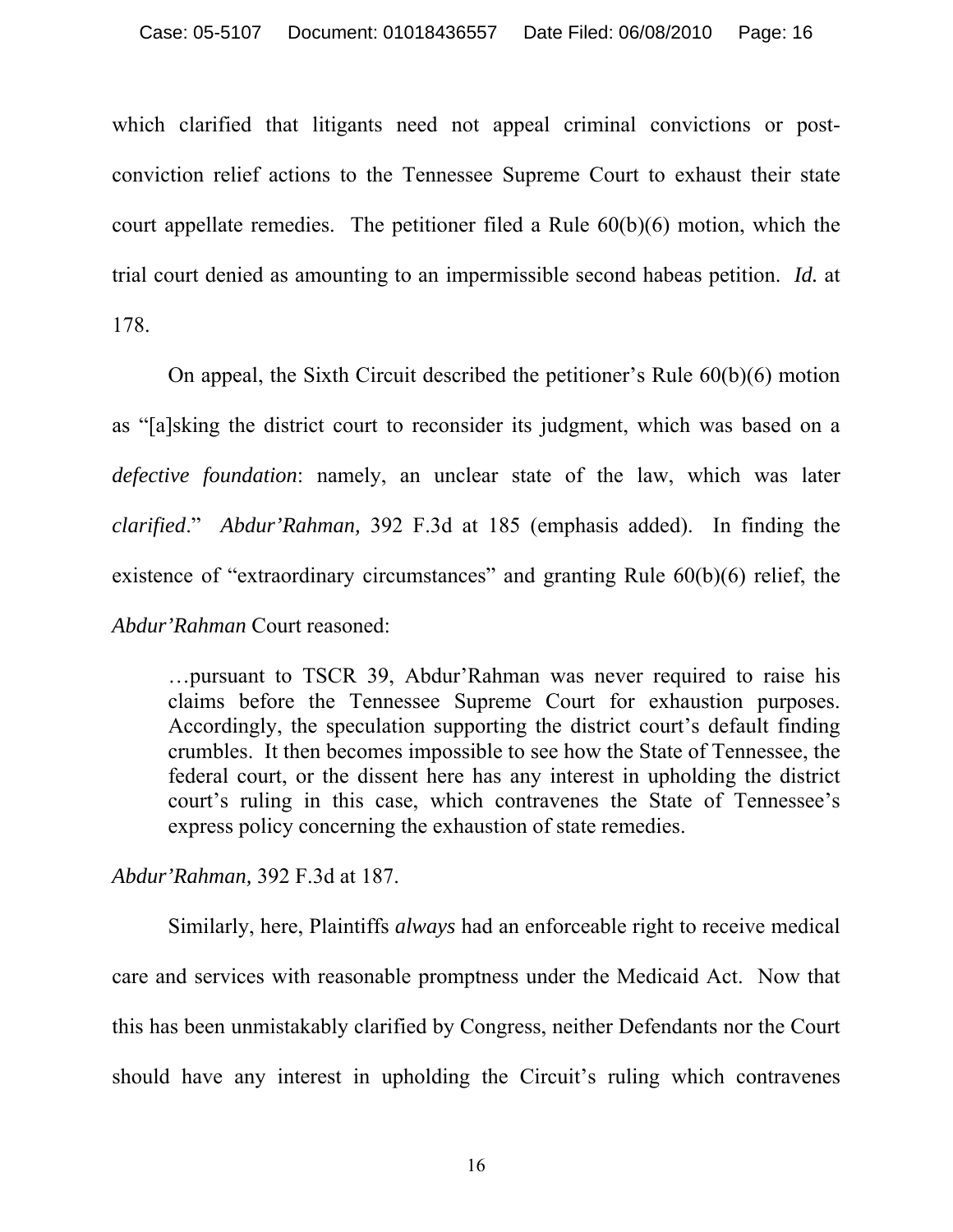Congressional intent. Because it has now been clarified by Congress that "medical assistance" was *never* intended to mean only "financial assistance," it is apparent that the Tenth Circuit's decision in *OKAAP II* was based on something of a legal fiction -- or "defective foundation" -- which is contrary to the intent of Congress. This constitutes an "extraordinary circumstance" warranting relief under Rule 60(b)(6). *See also Heirs-at-Law and Beneficiaries of Gilbert v. Dresser Industries, Inc.,* 158 F.R.D. 89, 93-95 (N.D. Miss. 1993) (finding "extraordinary circumstances" and granting Rule 60(b)(6) relief where law was clarified and applied as law existed prior to the cause of action accruing; and concluding that such a clarification of the law is analogous to a post-judgment change in the law having retroactive application).

Second, based on the Tenth Circuit's analysis in *Ute Indian Tribe*, the subsequent Congressional clarification to the law and the request for prospective relief, extraordinary circumstances are presented here that warrant relief from the *OKAAP II* Court's Mandate. Although there is a final judgment in this case, under *Ute Indian Tribe*, the issue of finality is not strong because the relief sought is prospective only. *Ute Indian Tribe,* 114 F.3d at 1526. Moreover, in modifying the mandate at issue there, the *Ute Indian Tribe* Court reasoned that "uniformity in application of principles and in decision-making might constitute a 'special reason for disturbing [the] repose and finality …' of an earlier adjudication." *Id*. at 1525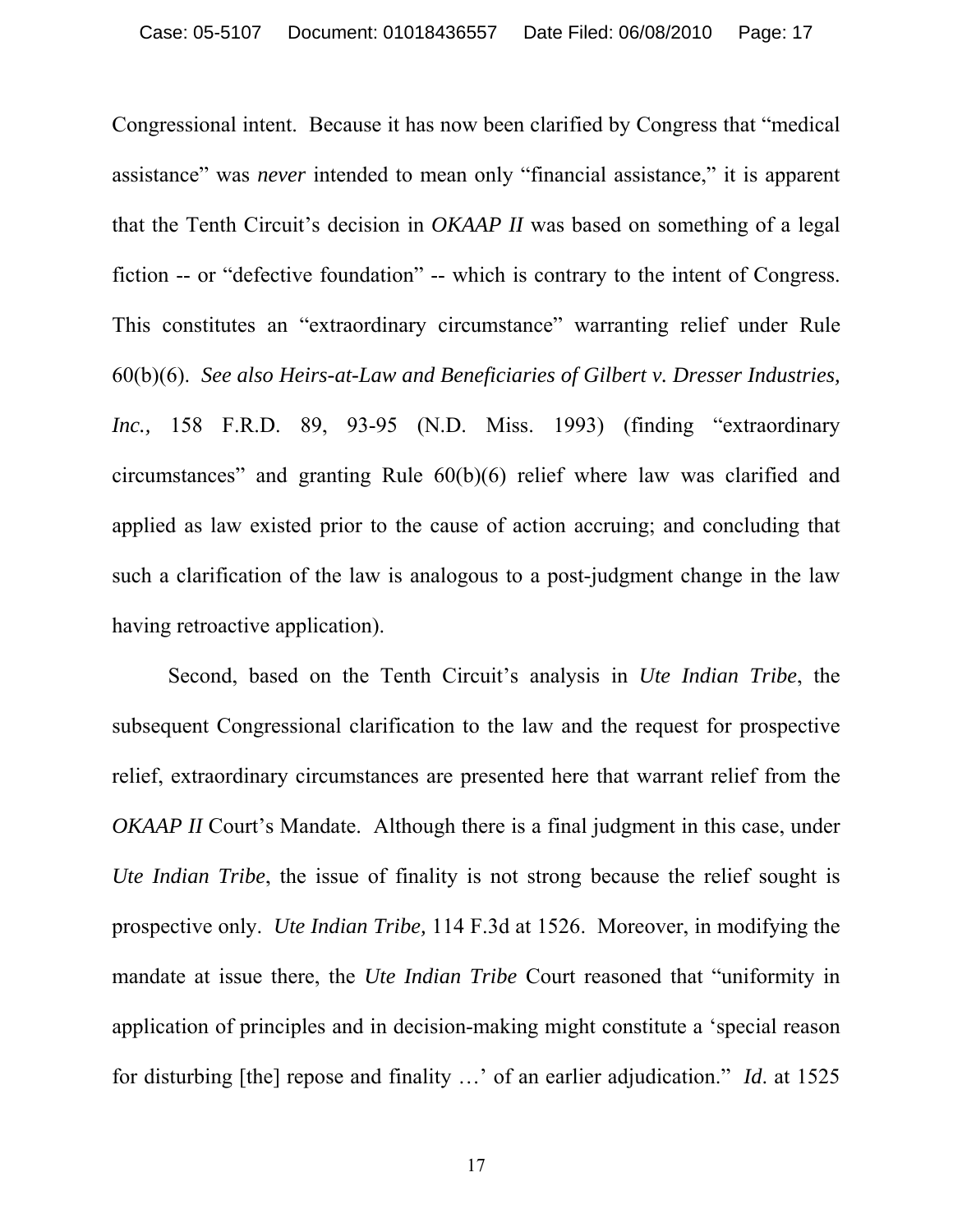(quoting *American Iron & Steel Inst. v. EPA*, 560 F.2d 589, 597 (3rd Cir. 1977)). Modification of the Court's Mandate here will serve the purpose of promoting uniformity among the Circuits regarding the prevailing view of the meaning of "medical assistance." *Id.* Indeed, the very impetus for Congress's clarification of the law was to resolve a conflict among the Circuits regarding this point.<sup>10</sup> This fact renders this case unique and extraordinary. To leave the District Court bound by an appellate decision that is inconsistent with both other Circuits and Congress' clarification would not only be confusing but unjust to Oklahoma's children who have been denied their federal rights to medical services.

Finally, the fact that the clarification at issue involved a statutory amendment is an extraordinary circumstance. Appellate courts have held that a change in *statutory* law can constitute an "extraordinary circumstance" for the purposes of Rule 60(b)(6). *See In re Pacific Far East Lines, Inc.,* 889 F.2d 242, 250 (9th Cir. 1989); *McGrath v. Potash,* 199 F.2d 166 (D.C.Cir. 1952). Congress has passed a statute removing the basis -- or more precisely, clarifying that there

 $\overline{a}$ 

<sup>10</sup> *See Bryson v. Shumway,* 308 F.3d 79, 88-9 (1st Cir. 2002) (held that disabled plaintiffs had an enforceable right under §1396a(a)(8) to receive homeand community-based services with reasonable promptness); *Doe v. Chiles,* 136 F.3d 709, 719 (11th Cir. 1998) (§ 1396a(a)(8) creates a federal right in Medicaideligible plaintiffs to reasonably prompt provision of ICF/MR services); *but see OKAAP II,* 472 F.3d at 1215 ("medical assistance" limited to "financial assistance"); *Mandy R.,* 464 F.3d at 1143 (same); *Westside Mothers v. Olszewski,*  454 F.3d 532, 540-41 (6th Cir. 2006) (same); *Bruggeman,* 324 F.3d at 910 (dicta, same).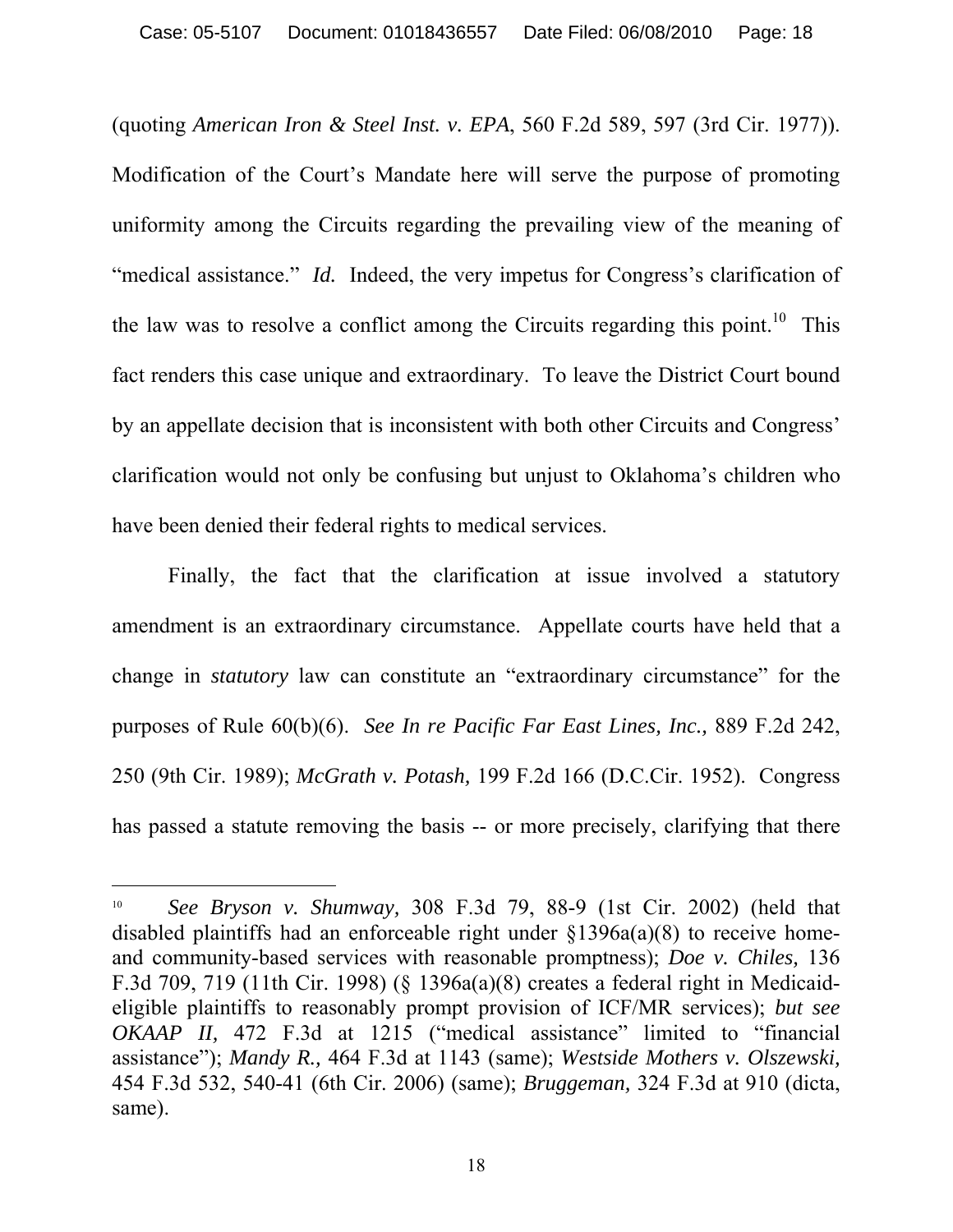never was any basis -- for vacation of the Final Judgment and Permanent Injunction against Defendants. This, in and of itself, is an "extraordinary circumstance" warranting relief under Rule 60(b)(6).

## **3. Substantial Justice Will Be Served by Granting this Motion**

The underlying facts of this case are themselves extraordinary such that "substantial justice" will be served and a "manifest injustice" would be prevented by granting Rule 60(b)(6) relief. In *Marrero Pichardo v. Ashcroft,* 374 F.3d 46, 55 (2nd Cir. 2004), the Second Circuit granted relief where reconsideration based on a subsequent change of law would prevent "manifest injustice." This is consistent with the Tenth Circuit's rule that Rule  $60(b)(6)$  "should be liberally construed when substantial justice will thus be served.'" *McGraw,* 450 F.3d at 505 (quoting *Pierce,* 518 F.2d at 722).

Under this Court's ruling in *OKAAP II*, hundreds of thousands of children in Oklahoma now have no effective means to assure that they receive mandated health care services with reasonable promptness. As the District Court's Findings of Fact show in chilling detail, children with serious health care needs have been put at grave risk of harm by unreasonable delays in treatment -- and by the nondelivery of treatment altogether. As the District Court's Findings of Fact show, too often Medicaid-eligible children simply have not received EPSDT services at all, or in the manner required by the Medicaid Act. The District Court attributed a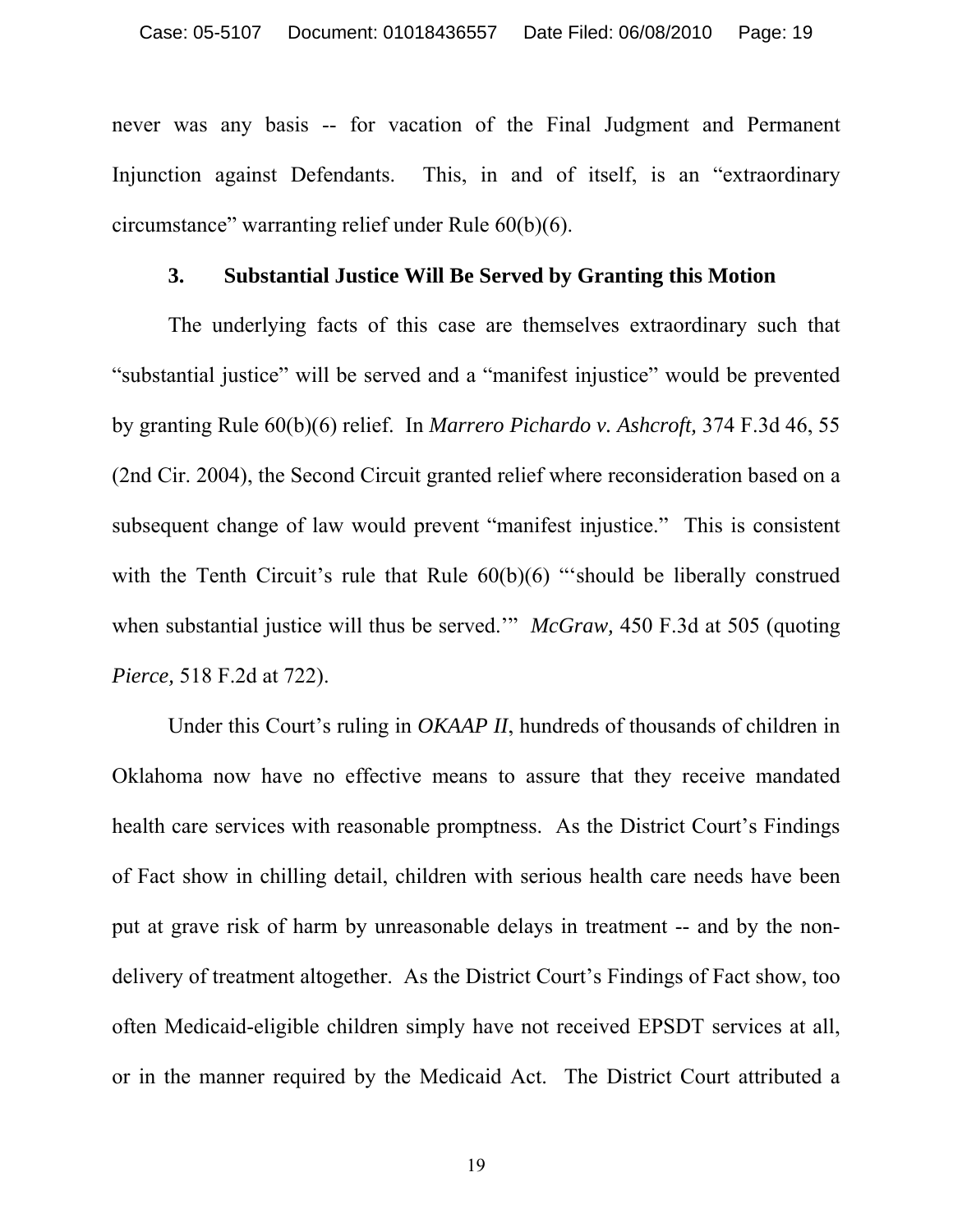great many of these problems to low provider reimbursement rates and the consequential refusal of many providers to treat Medicaid patients.  $11$  Nonetheless, Defendants have recently approved a Medicaid provider rate cut of 3.25 %. With the vacation of the May 19, 2005 Final Judgment and Permanent Injunction, there was nothing to prevent this rate cut and there is nothing to prevent additional rate cuts in the future. Without an enforceable right to receive health care services, and the injunctive power of the federal court, Plaintiffs have been left powerless to protect themselves. And, because there is a split of authority on the issue, Plaintiffs are in an unequal and inequitable position compared with children in other parts of the country who do enjoy an enforceable right to receive medical services. In light of Congress's clarification of the meaning of "medical assistance," and all of the surrounding circumstances, "substantial justice" will be served and a "manifest injustice" will be prevented by granting Plaintiffs' Rule 60(b)(6) Motion.

WHEREFORE, premises considered, Plaintiffs respectfully request that the Court grant this Motion.

<sup>11</sup> 11 This Court surmised that the District Court was "perhaps" correct in concluding that low rates of Medicaid provider reimbursement had caused delays in the provision of health care services. *OKAAP II,* 472 F.3d at 1214.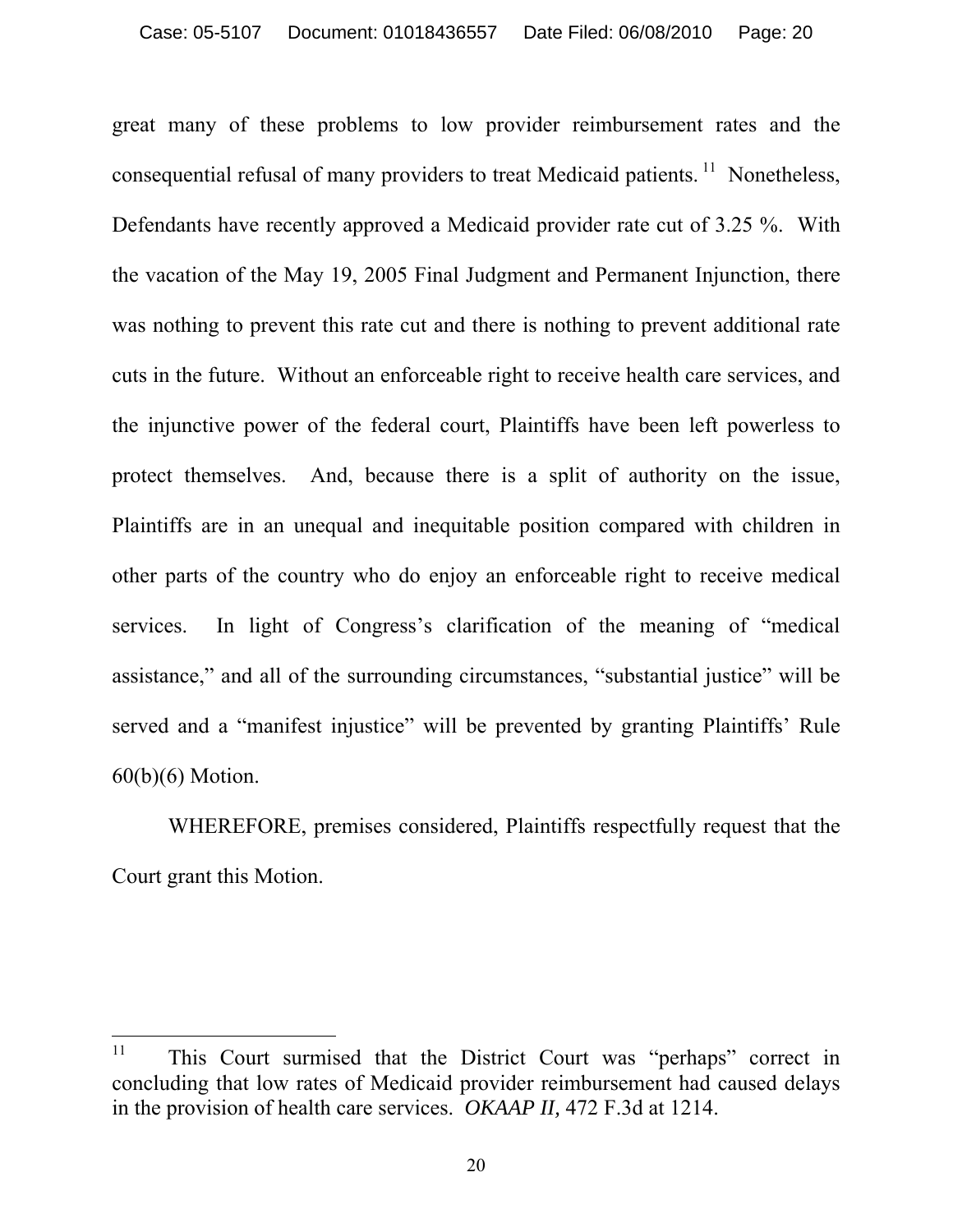Respectfully submitted,

 /s/ Louis W. Bullock Louis W. Bullock, OBA #1305 lbullock@bullock-blakemore.com Patricia W. Bullock, OBA #9569 pbullock@bullock-blakemore.com Robert M. Blakemore, OBA #18656 bblakemore@bullock-blakemore.com BULLOCK BULLOCK & BLAKEMORE PLLC 110 West 7<sup>th</sup> Street, Suite 707 Tulsa, Oklahoma 74119-1031 (918) 584-2001 (918) 779-4383 (facsimile)

- and -

 James Eiseman, Jr. jeiseman@pilcop.org Jennifer Clarke jclarke@pilcop.org PUBLIC INTEREST LAW CENTER OF PHILADELPHIA (PILCOP) United Way Building, Second Floor 1709 Benjamin Franklin Parkway Philadelphia, Pennsylvania 19103 (215) 627-7100

 **ATTORNEYS FOR PLAINTIFFS-APPELLANTS/ CROSS-APPELLEES**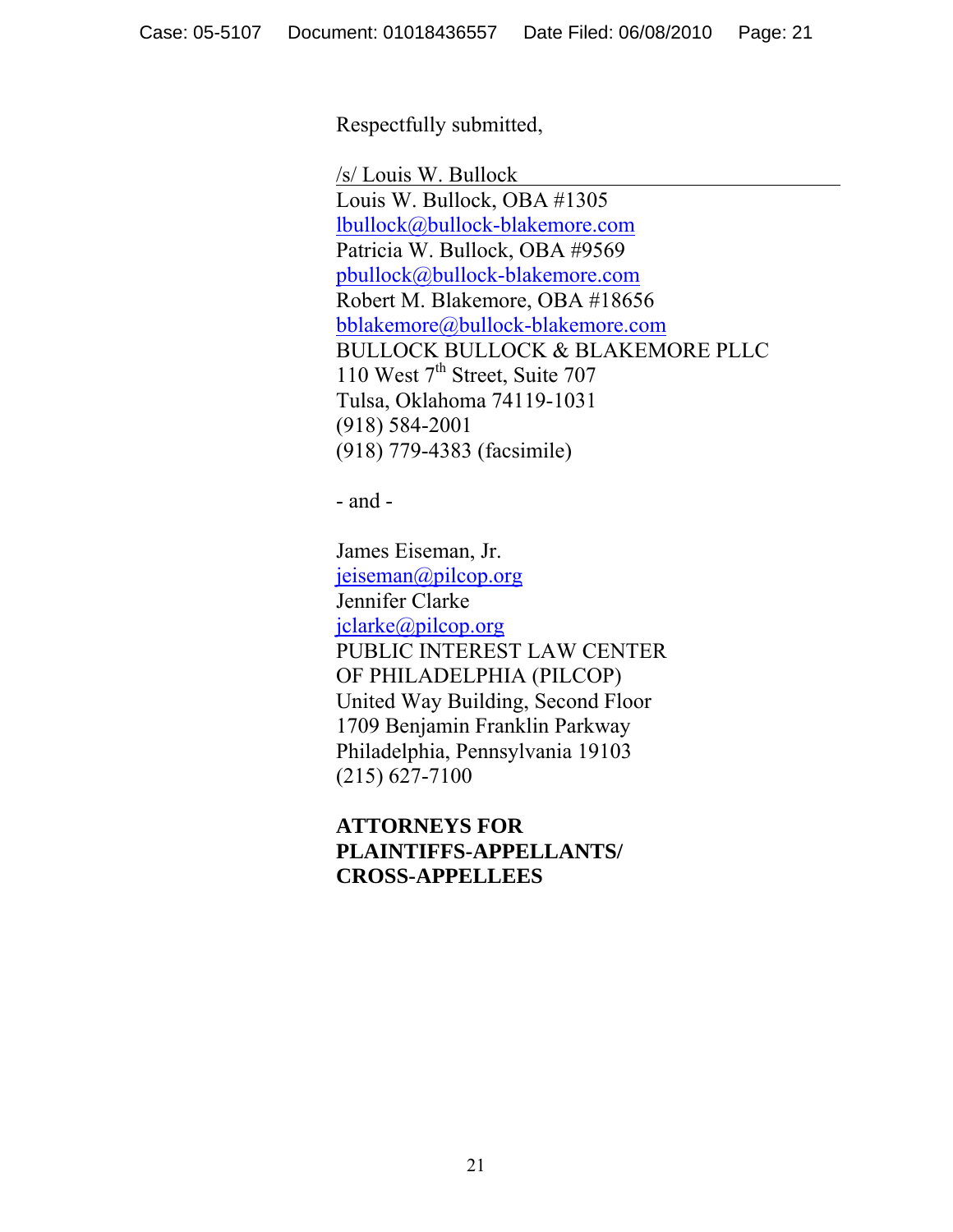# **CERTIFICATE OF COMPLIANCE WITH FORMATTING REQUIREMENTS**

In compliance with Federal Rules of Appellate Procedure 27(d), I hereby certify that this Motion does not exceed 20 pages, exclusive accompanying documents, and that this Motion complies with all paper size, line spacing, margin, typeface and type style requirements.

/s/ Louis W. Bullock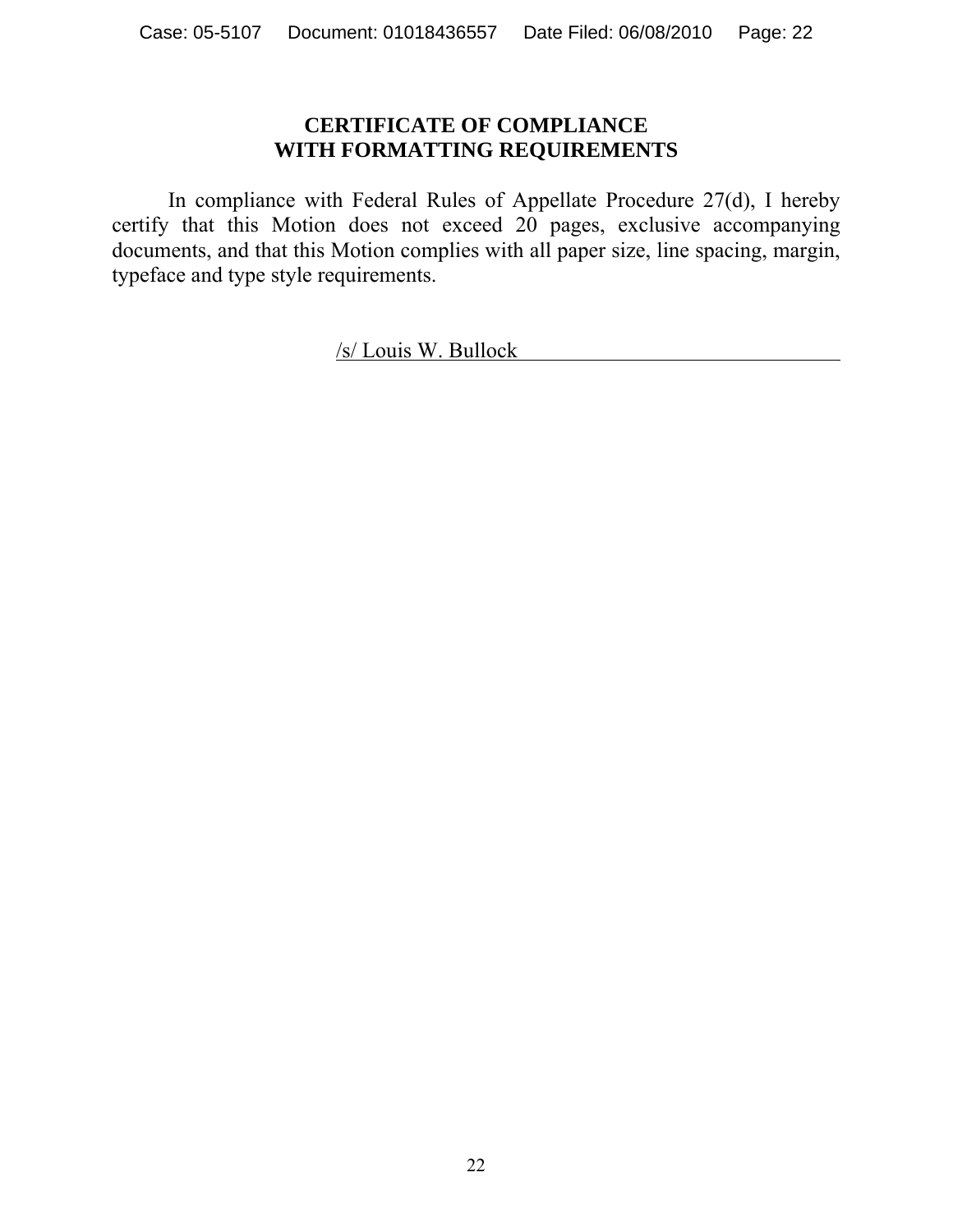# **CERTIFICATE OF DIGITAL SUBMISSION**

 Pursuant to the Court's General Order of August 10, 2007, regarding digital submissions, I hereby certify that (1) no privacy redactions were made as none were necessary and the document submitted herewith are exact copies of the written documents filed with the clerk; and (2) the digital submissions have been scanned with Kaspersky Internet Security 2010 and, according to the program, is free of viruses.

/s/ Louis W. Bullock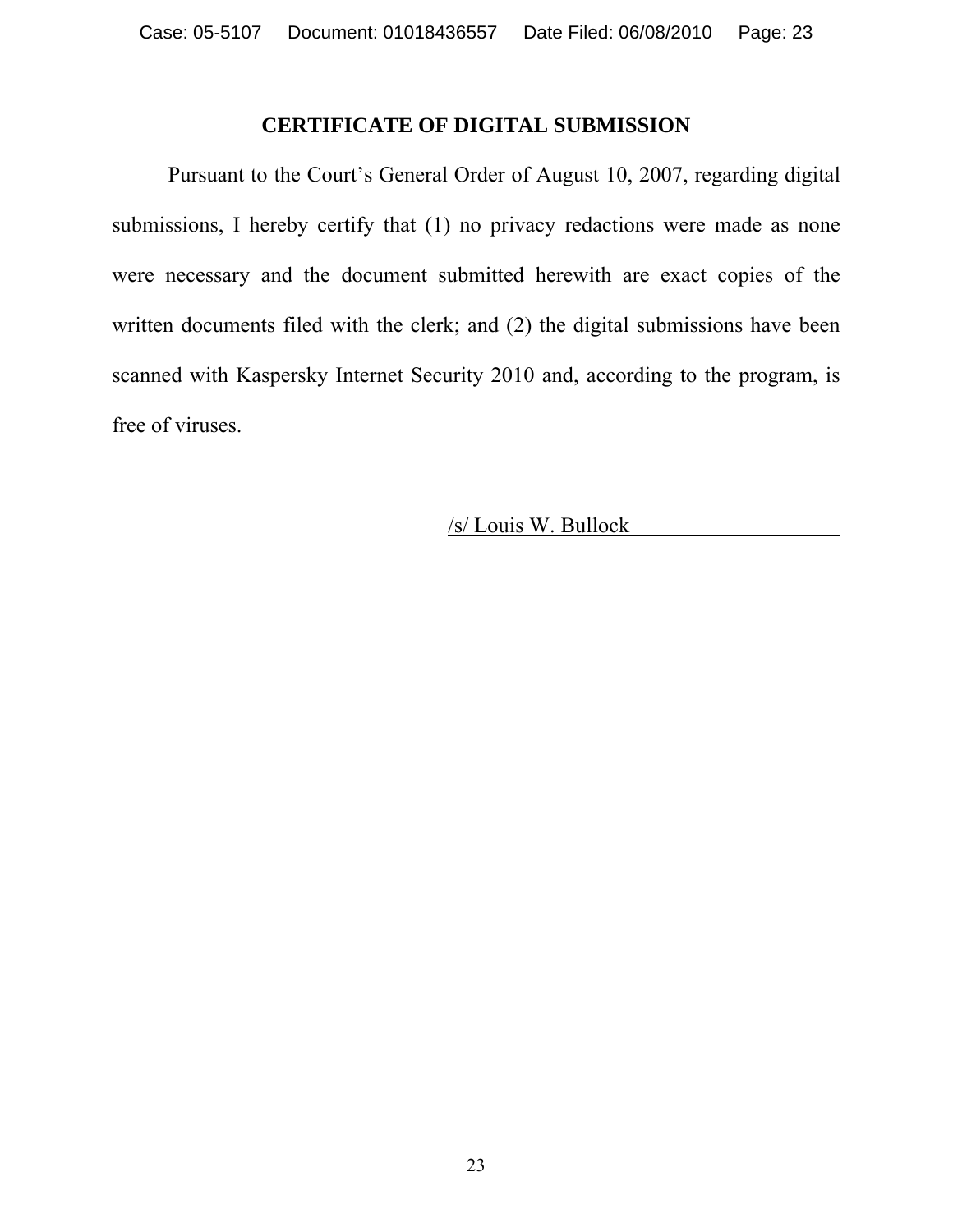# **CERTIFICATE OF SERVICE**

I hereby certify that on the  $8<sup>th</sup>$  day of June, 2010, I mailed a true and correct copy of the above and foregoing document, by U.S. Mail, postage prepaid, to:

 Howard J. Pallotta Lynn Rambo Jones Litigation Division Oklahoma Health Care Authority P.O. Box 18497 Oklahoma City, Oklahoma 73105

I hereby certify that on the  $8<sup>th</sup>$  day of June, 2010, I emailed the attached document to:

Howard J. Pallotta Howard.Pallotta@okhca.org Lynn Rambo Jones Lynn.Rambo-Jones@okhca.org

> /s/ Louis W. Bullock Louis W. Bullock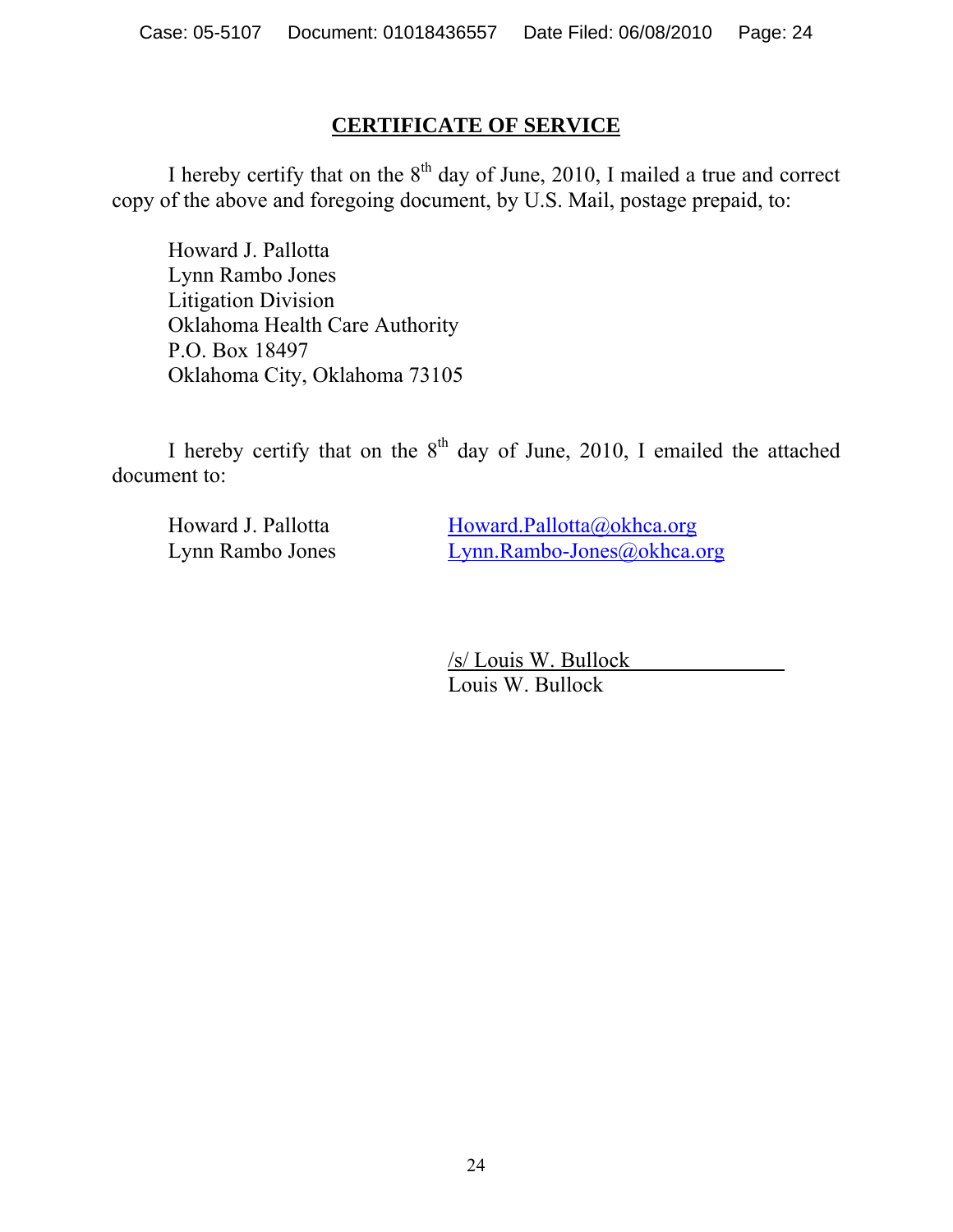# **ATTACHMENT:**

Mandate filed in N.D. Okla. *OKAAP et al. v. OHCA,*  No. 01-CV-187- CVE-SAJ on 02-15-07, Dkt 446-2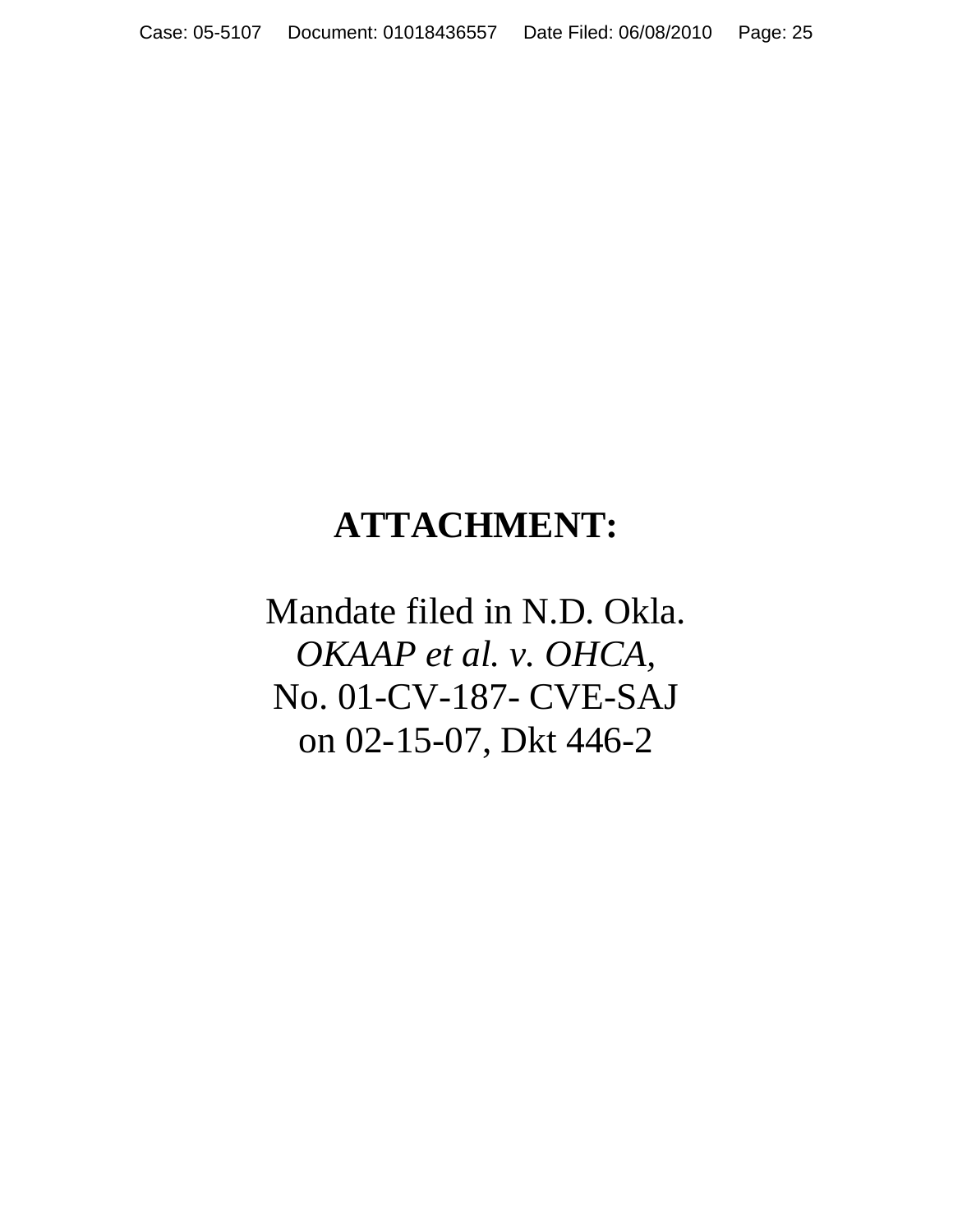#### **UNITED STATES COURT OF APPEALS**

#### **FOR THE TENTH CIRCUIT**

OKLAHOMA CHAPTER OF THE AMERICAN ACADEMY OF PEDIATRICS (OKAAP); COMMUNITY ACTION PROJECT OF TULSA COUNTY, OKLAHOMA, (CAPTC); TRACY T., as mother and next friend of Katelyn M. Wilbanks; LISA P., as mother and next friend of Joshua Lee O'Neal, Eric Harman Cammiso, Melissa Ann Padelford and Mathew Scott Padelford; ROWENA T., as parent and next friend of Christy A. Towler, Katherine P. Towler and Jacob W. Towler; KEVIN T., as parent and next friend of Christy A. Towler, Kaherine P. Towler and Jacob W. Towler; JANICE G., as parent and next friend of Charles A. Scanlan and Robert M. Garvin; THEODORE G., as parent and next friend of Charles A. Scanlan and Robert M. Garvin; REGINA H., as parent and next friend of Jacob W. Hercules and Everett L. Hercules; GUS H., as parent and next friend of Jacob W. Hercules and Everett L. Hercules; HEATHER R., as parent and next friend of Stephanie Moncrief,

> Plaintiffs - Appellants - Cross-Appellees,

V.

MICHAEL FOGARTY, Chief Executive Officer of the Oklahoma Health Care Authority (OHCA); LYNN MITCHELL, State Medicaid Director; CHARLES ED MCFALL, Chairman of the OHCA Board of Directors; T. J. BRICKNER,

**A true copy** 

**Teets** 

**Elisabeth A. Shumaker Clerk, U.S. Court of Appeals, Tenth Circuit** 

By  $\omega$ 

**Deputy Clerk** 

Nos. 05-5100 & 05-5107 (D.C. No. 01-CV-0187-CVE-SAJ) (Northern District of Oklahoma)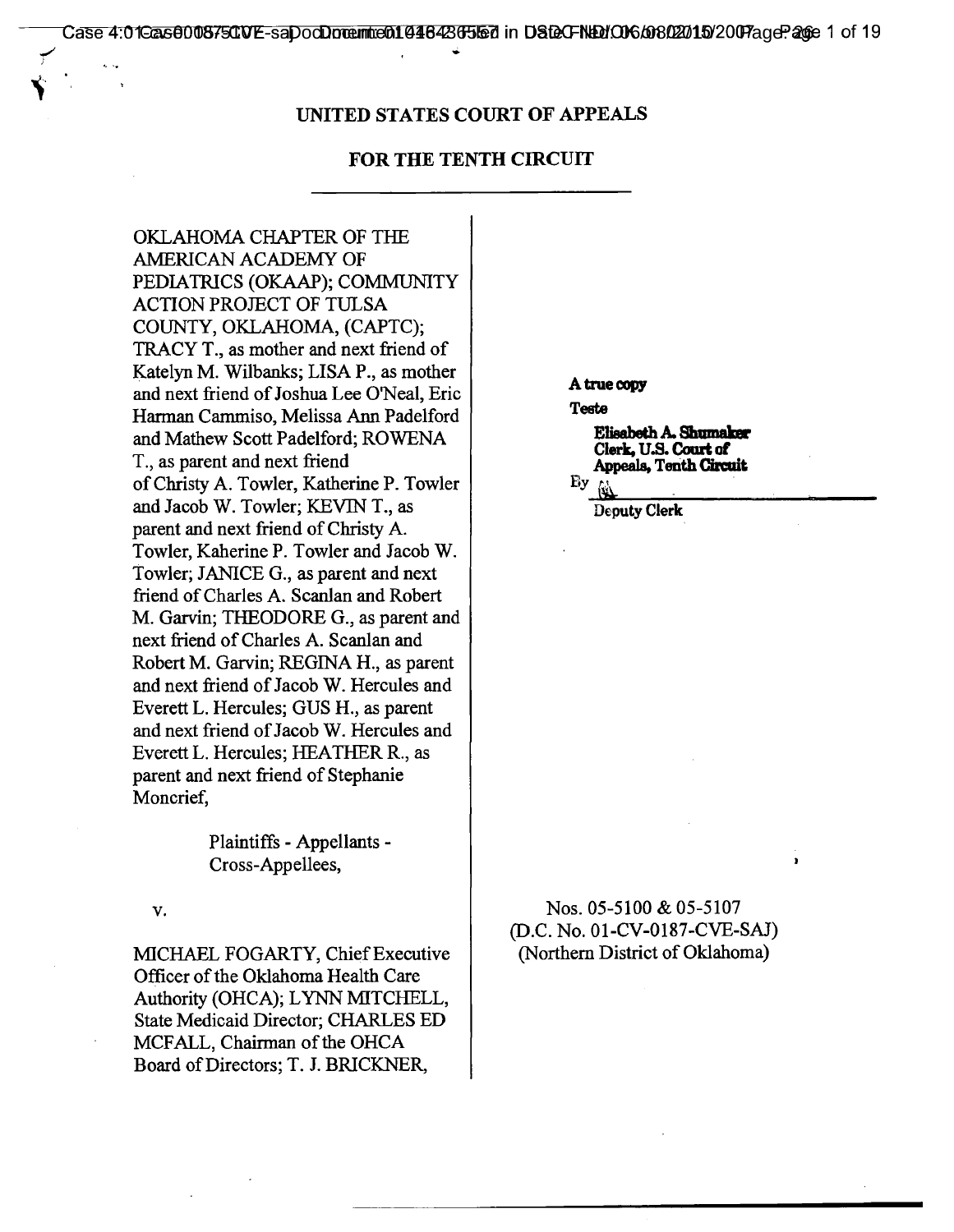JR., Vice-Chair of the OHCA Board of Directors; WAYNE HOFFMAN, JERRY HENLEE, RONALD ROUNDS, 0.D., GEORGE MILLER, LYLE ROGGOW, and JERRY HUMBLE, Members of the OHCA Board of Directors; OKLAHOMA HEALTH CARE AUTHORITY,

> Defendants - Appellees - Cross-Appellants,

AMERICAN ACADEMY OF PEDIATRICS; AMERICAN MEDICAL ASSOCIATION, and OKLAHOMA STATE MEDICAL ASSOCIATION,

Amici Curiae.

## JUDGMENT

Filed January 3, 2007

Before TACHA, Chief Circuit Judge, BRISCOE, and HARTZ, Circuit Judges.

This case originated in the District of Northern Oklahoma and was argued by counsel.

The judgment of that court is reversed. The case is remanded to the United States

District Court for the District of Northern Oklahoma for further proceedings in accordance with the opinion of this court.

> Entered for the Court ELISABETH A. SHUMAKER, Clerk

by:  $\mathcal{A}$ Deputy Clerk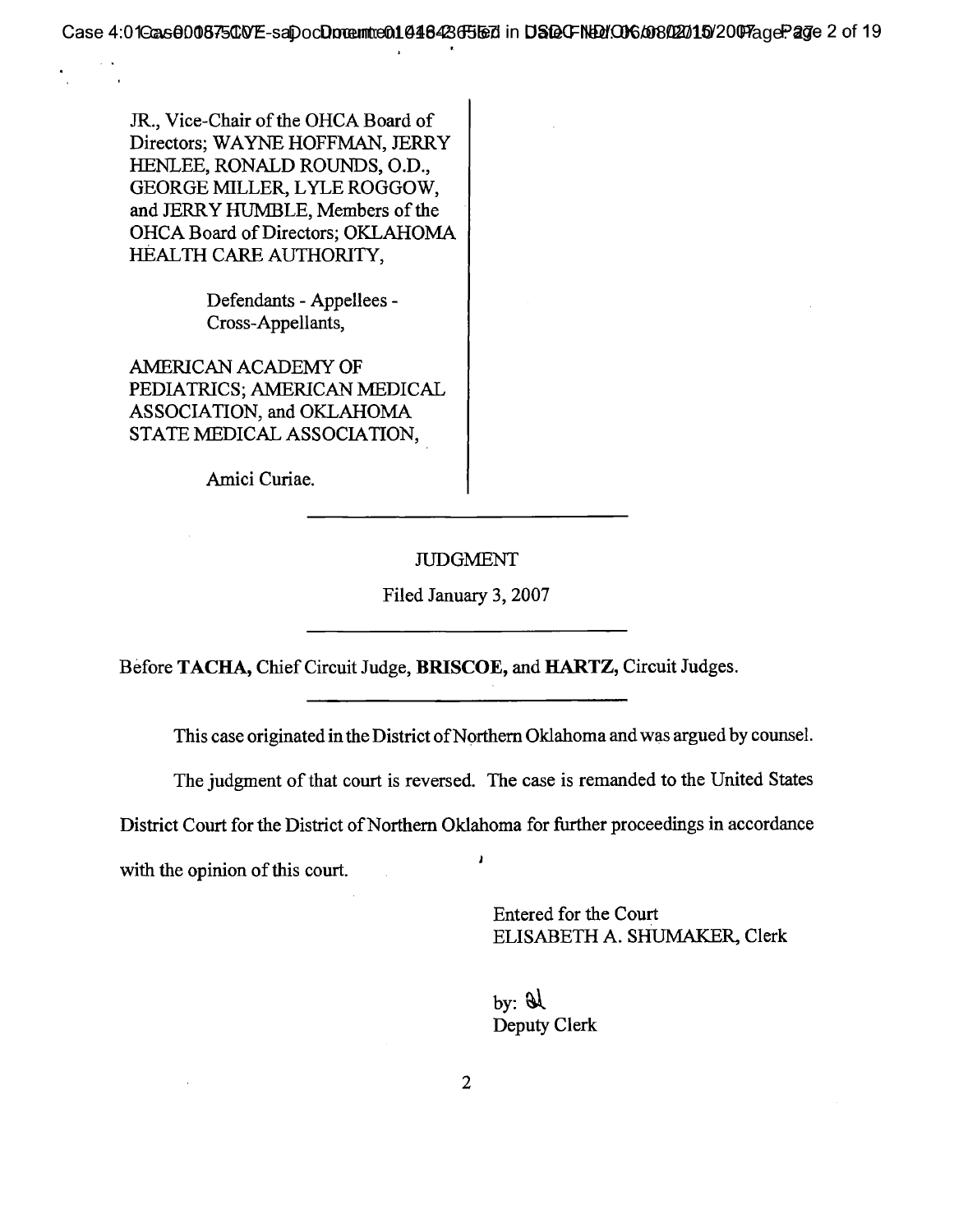Case 4:01G2ns**0005750VE-saDocQoremte01046426FJ157** in **DSDeCFNEUO06/008/22011502007**ageP203e 3 of 19

**FILED United States Court of Appeals Tenth Circuit** 

## **PUBLISH**

**January 3, 2007** 

#### **UNITED STATES COURT OF APPEALS**

**Elisabeth A. Shumaker Clerk of Court** 

#### **TENTH CIRCUIT**

OKLAHOMA CHAPTER OF THE AMERICAN ACADEMY OF PEDIATRICS (OKAAP); COMMUNITY ACTION PROJECT OF TULSA COUNTY, OKLAHOMA (CAPTC); TRACY T., as mother and next friend of Katelyn M. Wilbanks; LISA P., as mother and next friend of Joshua Lee O'Neal, Eric Harman Cammiso, Melissa Ann Padelford and Mathew Scott Padelford; ROWENA T., as parent and next friend of Christy A. Towler, Katherine P. Towler and Jacob W. Towler; KEVIN T., as parent and next friend of Christy A. Towler, Katherine P. Towler and Jacob W. Towler; JANICE G., as parent and next friend of Charles A. Scanlan and Robert M. Garvin; THEODORE G., as parent and next friend of Charles A. Scanlan and Robert M. Garvin; REGINA H., as parent and next friend of Jacob W. Hercules and Everett L. Hercules; GUS H., as parent and next friend of Jacob W. Hercules and Everett L. Hercules; HEATHER R., as parent and next friend of Stephanie Moncrief,

> Plaintiffs-Appellants/Cross-Appellees,

**A true copy** 

**Teste** 

**Elisabeth A. Shumaker Clerk, U.S. Court of Appeals, Tenth Circuit** 

By  $M$ 

**Deputy Clerk** 

**Nos. 05-5100 & 05-5107** 

V.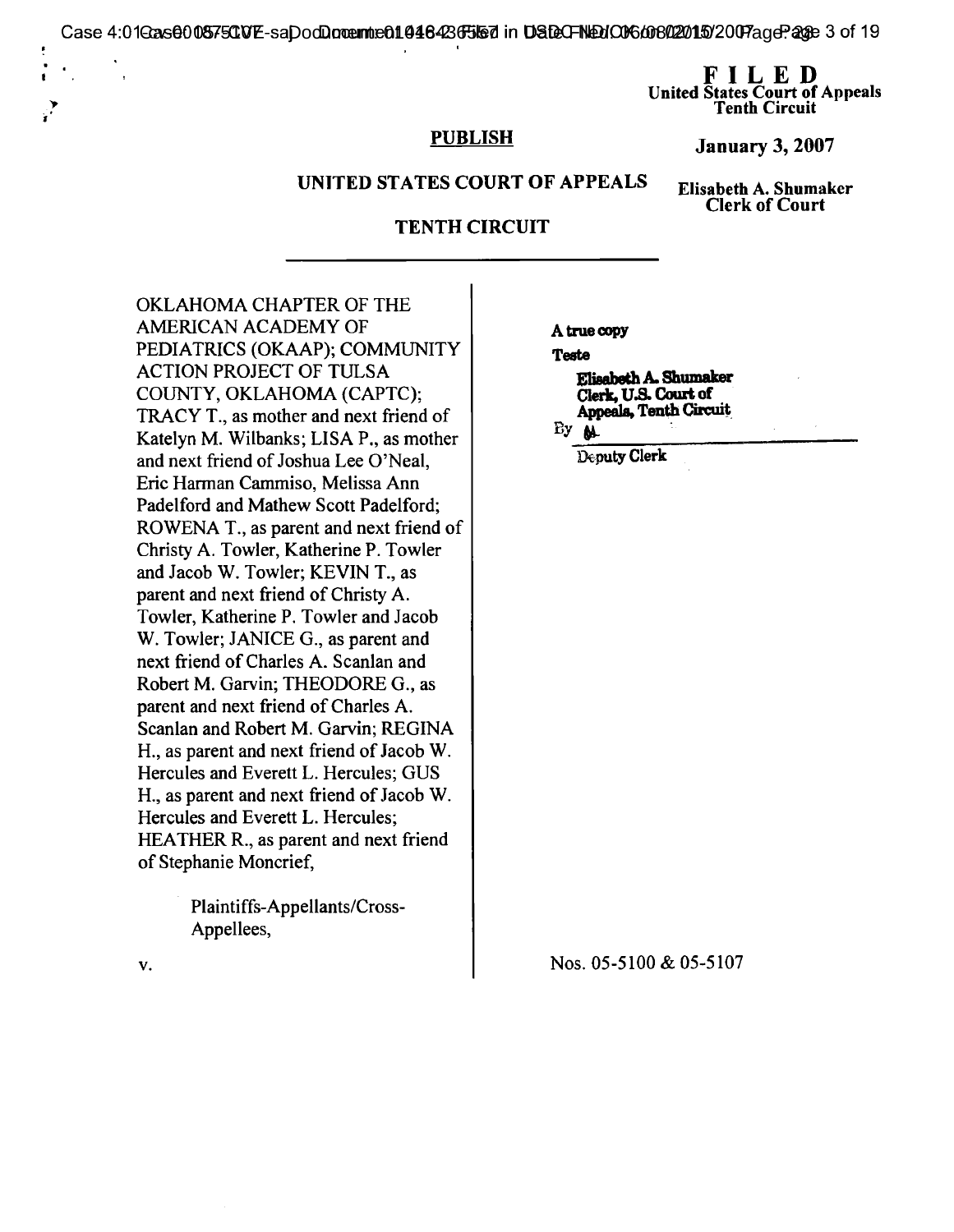Case 4:0**1GasQ00875CVE-saDocQoremt:e01048426F3157** in **DSDCFNDdO060092011502007**ageP**ag**e 4 of 19

MICHAEL FOGARTY, Chief Executive Officer of the Oklahoma Health Care Authority (OHCA); LYNN MITCHELL, State Medicaid Director; CHARLES ED McFALL, Chairman of the OHCA Board of Directors; T. J. BRICKNER, JR., Vice-Chair of the OHCA Board of Directors; WAYNE HOFFMAN, JERRY HENLEE, RONALD ROUNDS, 0.D., GEORGE MILLER, LYLE ROGGOW and JERRY HUMBLE, Members of the OCHA Board of Directors; OKLAHOMA HEALTH CARE AUTHORITY,

> Defendants-Appellees/Cross-Appellants.

AMERICAN ACADEMY OF PEDIATRICS; AMERICAN MEDICAL ASSOCIATION, and OKLAHOMA STATE MEDICAL ASSOCIATION,

Amici Curiae.

## **APPEAL FROM THE UNITED STATES DISTRICT COURT FOR THE DISTRICT OF OKLAHOMA (D.C. No. 01-CV-0187-CVE-SAJ)**

Louis W. Bullock, Miller, Keffer & Bullock, LLC, Tulsa, Oklahoma (Robert M. Blakemore, Miller, Keffer & Bullock, LLC, Tulsa, Oklahoma; Thomas K. Gilhool and James Eiseman, Jr., Public Interest Law Center, Philadelphia, Pennsylvania, with him on the briefs), for Plaintiffs-Appellants/Cross-Appellees.

Howard J. Pallotta, (Lynn Rambo-Jones with him on the briefs) Oklahoma Health Care Authority, Legal Division, Oklahoma City, Oklahoma, for Defendants-Appellees/Cross-Appellants.

Jonathan S. Franklin and Jessica L. Ellsworth, Hogan & Hartson, L.L.P., Washington,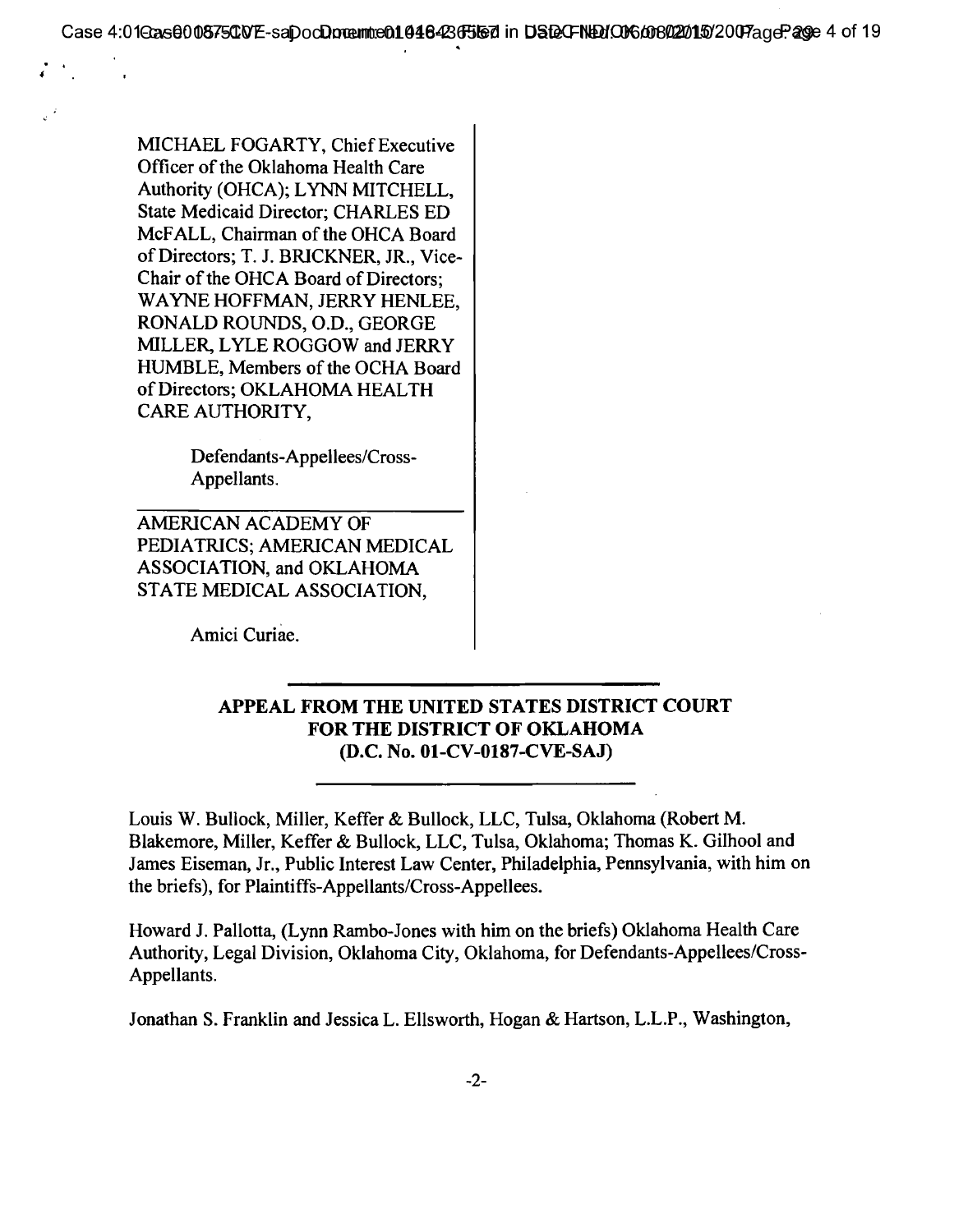D.C., filed an amicus curiae brief for the American Academy of Pediatrics, the American Medication Association, and the Oklahoma State Medical Association.

Before TACHA, BRISCOE, and HARTZ, Circuit Judges.

BRISCOE, Circuit Judge.

Plaintiffs, two organizations and thirteen children and their parents representing a class of individuals, filed suit under 42 U.S.C. § 1983 claiming that defendants, officials of the State of Oklahoma and the Oklahoma Health Care Authority, violated various provisions of the Medicaid Act by failing to provide Medicaid-eligible children in the State of Oklahoma with necessary health care services, including early and periodic screening, diagnosis, and treatment services. After conducting a bench trial, the district court found in favor of plaintiffs on some, but not all, of their claims, and issued a permanent injunction requiring defendants to, in pertinent part, conduct a study to determine the provider reimbursement rates necessary to ensure reasonably prompt access to health care for Medicaid-eligible children, and to revise their fee schedule in accordance with that study. Both sides have now appealed, challenging various aspects of the district court's decision.

We exercise jurisdiction pursuant to 28 U.S.C. § 1291, reverse the judgment of the district court, and remand with directions to enter judgment in favor of defendants. In doing so, we conclude, contrary to the district court, that the defendants did not violate 42 U.S.C. § 1396a(a)(8)'s "reasonable promptness" requirement by allowing system-wide

-3-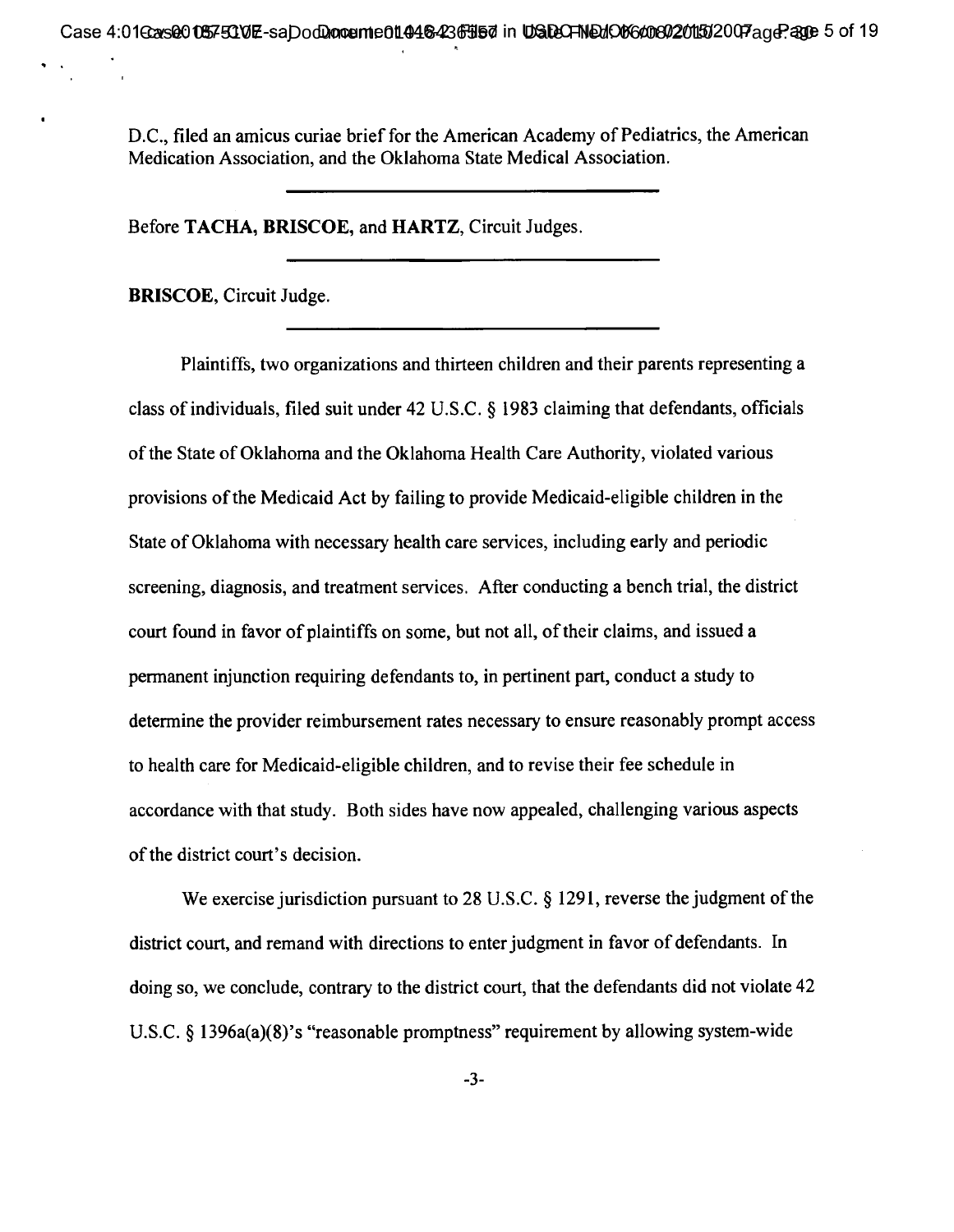delays in treatment of Medicaid beneficiaries or by paying providers insufficient rates for services rendered to Medicaid beneficiaries. We further conclude that 42 U.S.C. § 1396a(a)(10) requires a state Medicaid plan to pay for, but not to directly provide, the specific medical services listed in the Medicaid Act. We also conclude, consistent with our recent decision in Mandy R. ex rel. Mr. and Mrs. R. v. Owens, 464 F.3d 1139 (10th Cir. 2006), that 42 U.S.C.  $\S$  1396a(a)(30) does not create a private right of action enforceable by plaintiffs. Finally, we decline to consider plaintiffs' assertion of a private right of action pursuant to 42 U.S.C.  $\S$  1397a(a)(43) because the arguments now made on appeal by plaintiffs were neither asserted nor addressed below.

#### I.

Plaintiff Oklahoma Chapter of the American Academy of Pediatrics (OKAAP) is a non-profit professional organization of pediatricians and pediatric specialists. Plaintiff Community Action Project of Tulsa County, Inc. (CAPTC) is a non-profit organization located in Tulsa, Oklahoma. The individually-named plaintiffs are thirteen children and their parents, all of whom have been designated as representatives of the class certified by the district court. Defendants are officials of the State of Oklahoma and the Oklahoma Health Care Authority (OHCA), the designated agency responsible for implementing and administering Oklahoma's Medicaid program.

Plaintiffs filed this action in March 2001, alleging that defendants' policies and procedures denied or deprived eligible children in the State of Oklahoma of the health and medical care to which they were entitled under federal law. In particular, plaintiffs

-4-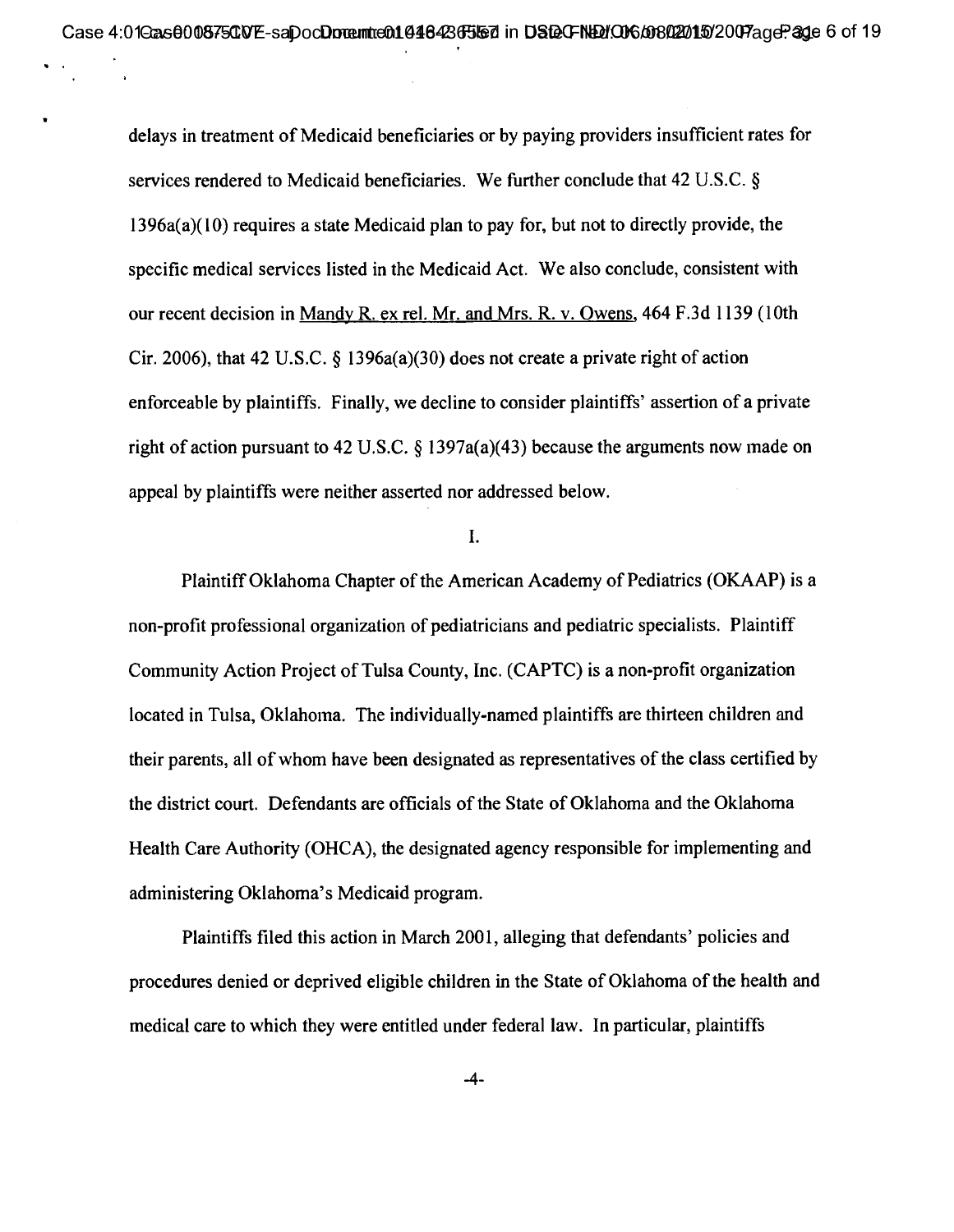asserted claims under 42 U.S.C. § 1983 to enforce (a) their alleged right pursuant to 42 U.S.C. §§ 1396a(a)(8), 1396a(10)(A), 1396d(a)(4)(B)(2), and 1336d(r) to receive early and periodic screening, diagnostic, and treatment services (EPSDT), (b) their alleged right pursuant to 42 U.S.C. § 1396a(a)(8) to receive necessary care and services with reasonable promptness, and (c) their alleged right pursuant to 42 U.S.C. § 1396a(a)(30)(A) to have provider reimbursement rates set at a sufficient level to assure Medicaid recipients of equal access to quality health care.

The district court, at plaintiffs' request, defined and certified a plaintiff class of children on May 30, 2003. The district court then conducted a bench trial on plaintiffs' claims in April and May 2004. On March 22, 2005, the district court issued lengthy findings of fact and conclusions of law. In its order, the district court dismissed plaintiff OKAAP for lack of standing. The district court also concluded, in pertinent part, that:

• defendants violated 42 U.S.C. § 1396a(a)(30)(A) by failing to assure that payments were sufficient to enlist enough providers so that care and services were available to Medicaid-eligible children to the extent that such care and services were available to the general population in the geographic areas served by the OHCA; and

• defendants violated 42 U.S.C. § 1396a(a)(8) by failing to furnish medical assistance with reasonable promptness to all Medicaid-eligible individuals.

At the conclusion of its order, the district court directed the parties to meet and confer with the magistrate judge "in order to reach an agreed proposed injunctive order to be submitted" to the court "consistent with [its] Findings of Fact and Conclusions of Law." Aplt. App. at 396.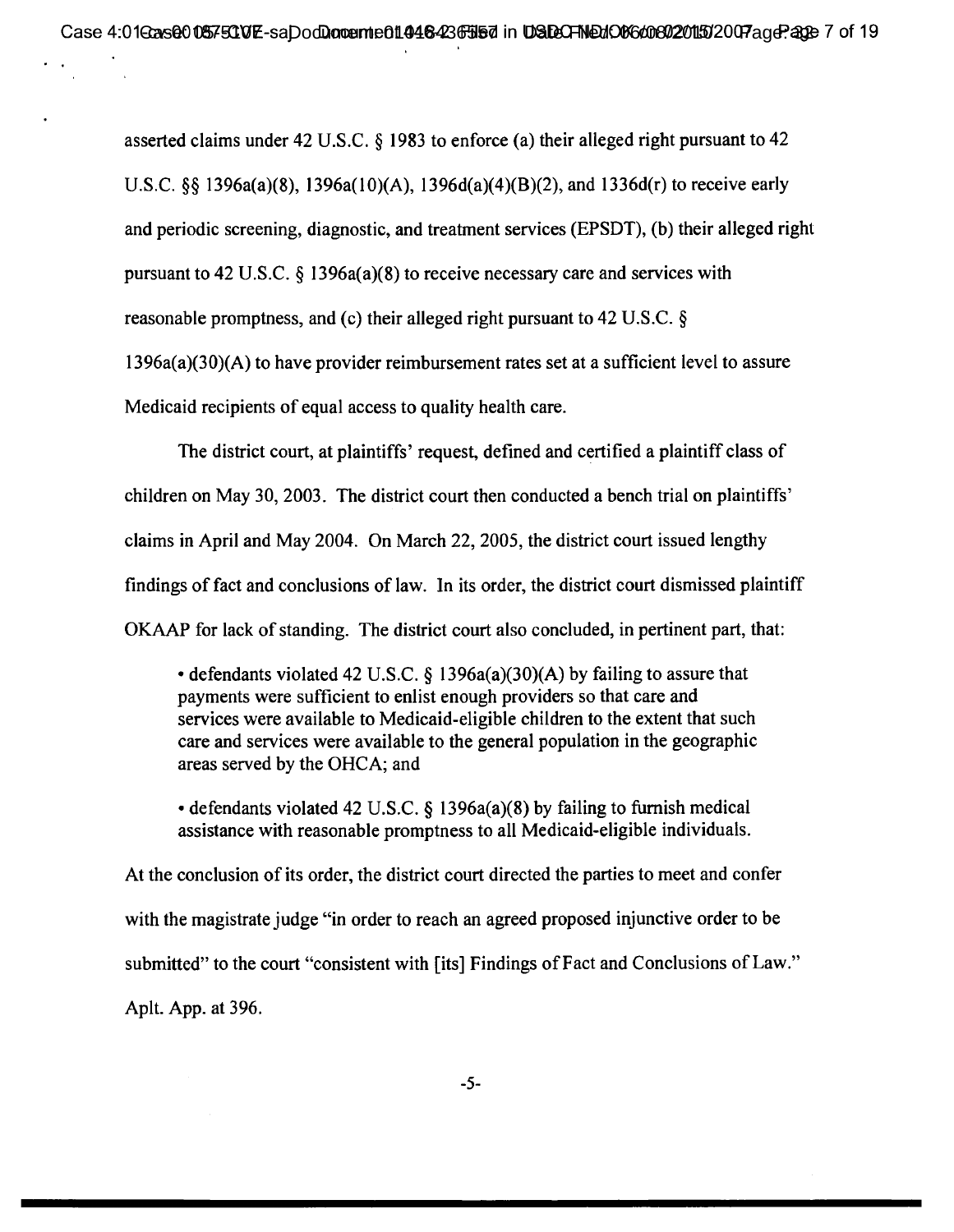On May 19, 2005, after the parties submitted the agreed proposed injunctive order,

the district court issued a Final Judgment and Permanent Injunction. Therein, the district

court reiterated its legal conclusions and, based upon the two alleged violations outlined

above, directed defendants to:

• "institute a fee schedule for fee-for-service physician. . . reimbursement for covered, medically necessary physician services provided to minor children" under the Medicaid program "at the rate for each Current Procedural Terminology . . . Code that equals one hundred percent (100%) of the rate paid by Medicare for physician services as soon as possible within the strictures of" state and federal law;

• "authorize OHCA administrative staff to negotiate a contract. . . with a nationally recognized economic consulting firm to conduct a study to determine the fee-for-service reimbursement rate necessary to assure reasonably prompt access to health care for minor children in the Oklahoma Medicaid Program while also complying with the utilization and efficiency requirements of 42 U.S.C. § 1396a(a)(30)(a)";

• "institute a fee-for-service schedule determined by the consulting firm as necessary to assure reasonably prompt access to health care for minor children in the Oklahoma Medicaid program";

• "[i]n the event that OHCA is unable in good faith to negotiate the contract contemplated by the Final Judgment and Permanent Injunction by August 15, 2005, or if the study contemplated by [the district court] is not completed within six months of the date the contract is executed by the parties, the OHCA shall adjust all Medicaid rates paid to providers so that the rates for covered, medically necessary physician services provided to minor children under the Oklahoma Medicaid Program are sufficient to ensure equal and reasonably prompt access to health care for such minor children";

• "use [their] best efforts to attempt to obtain increased funding from the Oklahoma Legislature for the reimbursement changes mentioned herein; however, a lack of such funding shall not excuse compliance with this Permanent Injunction"; and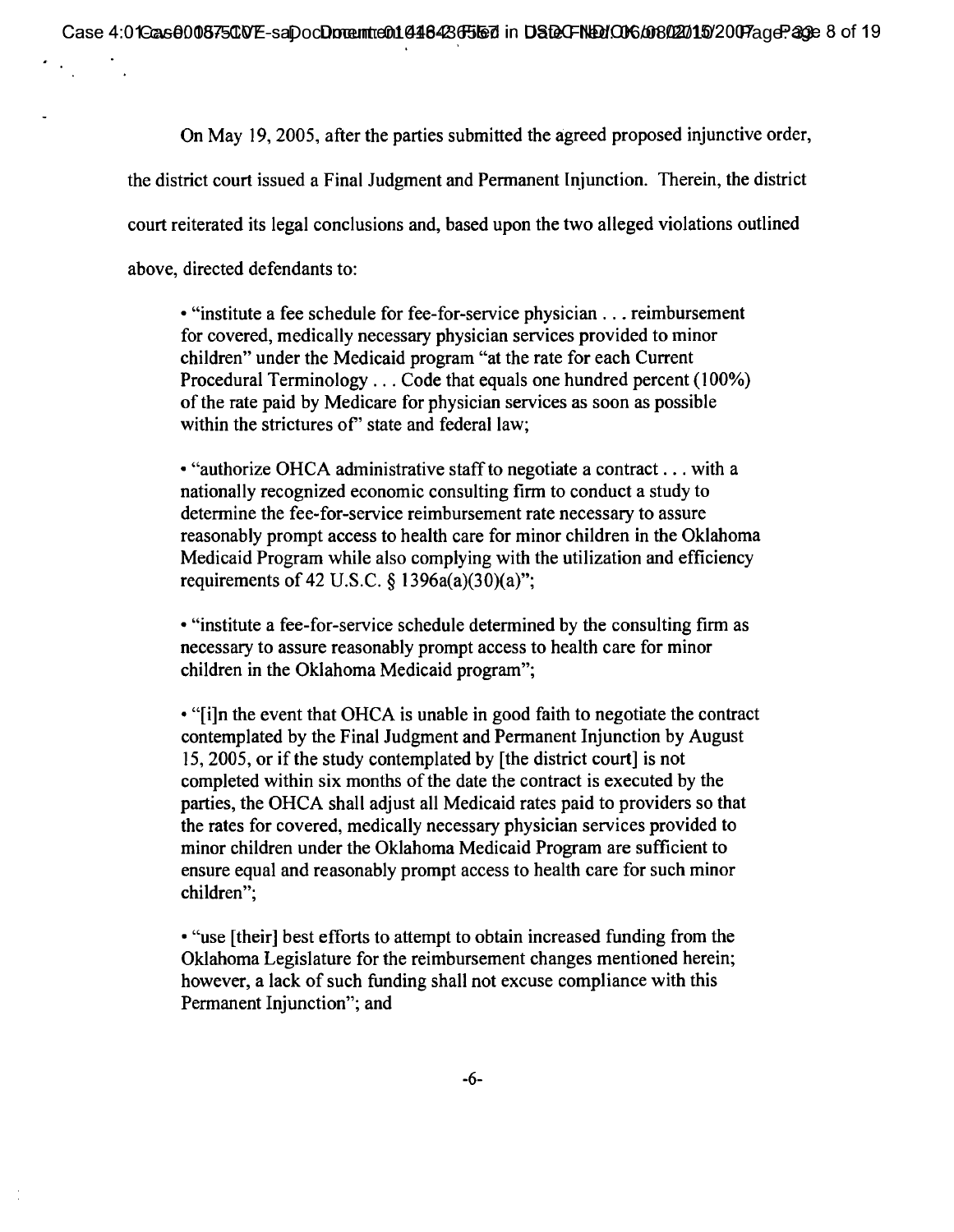**• "assure that OHCA immediately adopts and implements new periodicity schedules (for periodic comprehensive medical screening examinations, dental screening examinations and vision screening examinations) after consulting with recognized medical and dental organizations involved in child health care, including OKAAP, Oklahoma State Medical Association, and the Oklahoma Dental Association. In this regard, the OHCA Board of Directors shall invite OKAAP, the Oklahoma State Medical Association, the Oklahoma Dental Association and/or other recognized medical and dental organizations involved in child health care to appoint members to an advisory committee that will meet with the OHCA EPSDT Unit (recently renamed Child Health) staff at least annually to consult on a periodicity schedule for EPSDT services. This advisory committee shall meet no later than forty-five days after the date of this Permanent Injunction."** 

**Aplt. App. at 422-425.** 

**On June 14, 2005, plaintiffs filed a notice of appeal from the district court's Final** 

**Judgment and Permanent Injunction, and from the district court's April 20, 2005 Order** 

**denying plaintiffs' motion to alter or amend judgment. On June 27, 2005, defendants** 

**filed a notice of cross appeal from the district court's Final Judgment and Permanent** 

**Injunction, as well as the district court's Findings of Fact and Conclusions of Law.** 

**II.** 

## *A. Plaintiffs' claims under 42 U.S.C. § 1983*

*1)* 42 U.S.C. §§ 1396a(a)(8) and (a)(10)(A), 1396d(a)(4)(B) and (r)

**Plaintiffs challenge the district court's ruling on the merits of their claims under § 1983 for alleged violations of 42 U.S.C. §§ 1396a(a)(8), 1396a(a)(10)(A),** 

**1396d(a)(4)(B), and 1396d(r).' In particular, plaintiffs contend the district court erred in** 

**<sup>&#</sup>x27; "We . .. assume without deciding that § 1983 gives the plaintiffs a right of action to enforce" these provisions. Mandy R., 464 F.3d at 1143.**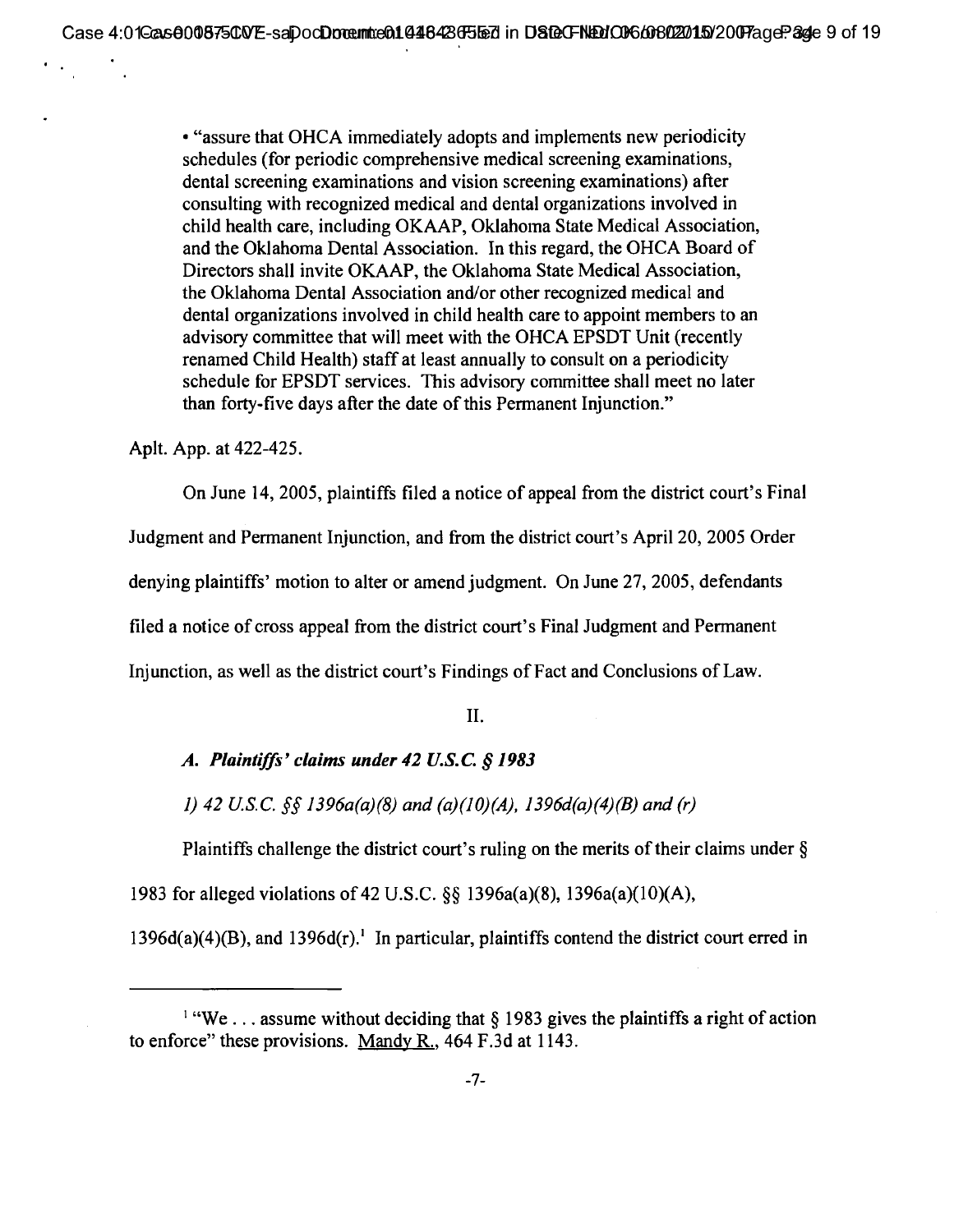applying a "substantial compliance" standard in determining whether defendants met what plaintiffs allege, and the district court agreed, were defendants' obligations under these statutes to furnish comprehensive medical screening examinations, preventive dental services and necessary medical treatment to members of the class of individual plaintiffs. Because this issue hinges on the interpretation of these federal statutes, we apply a de novo standard of review. Shivwits Band of Paiute Indians v. Utah, 428 F.3d 966, 978 (10th Cir. 2005).

Sections 1396a(a)(8) and (a)(10)(A) of Title 42 provide, in pertinent part, as follows:

- (a) A State plan for medical assistance must
	- \* \* \*

(8) provide . . . that such [medical] assistance shall be furnished with reasonable promptness to all eligible individuals; \* \* \*

 $(10)$  provide  $-$ 

(A) for making medical assistance available, including at least the care and services listed in paragraphs  $(1)$  through  $(5)$ ,  $(17)$ and  $(21)$  of section 1396d(a) of this title, to . . . all individuals ... who are receiving aid or assistance under any [approved] State Medicaid plan . . . .

42 U.S.C. § 1396a(a)(8), (10)(A).

In turn, sections  $1396d(a)(4)(B)$  and (r) provide as follows:

For purposes of this subchapter --

#### (a) **Medical assistance**

**The** term "medical assistance" means payment of part or all of the cost of the following care and services . . . for individuals . . .

(4) . . . (B) early and periodic screening, diagnostic, and treatment services (as defined in subsection (r) of this section) for individuals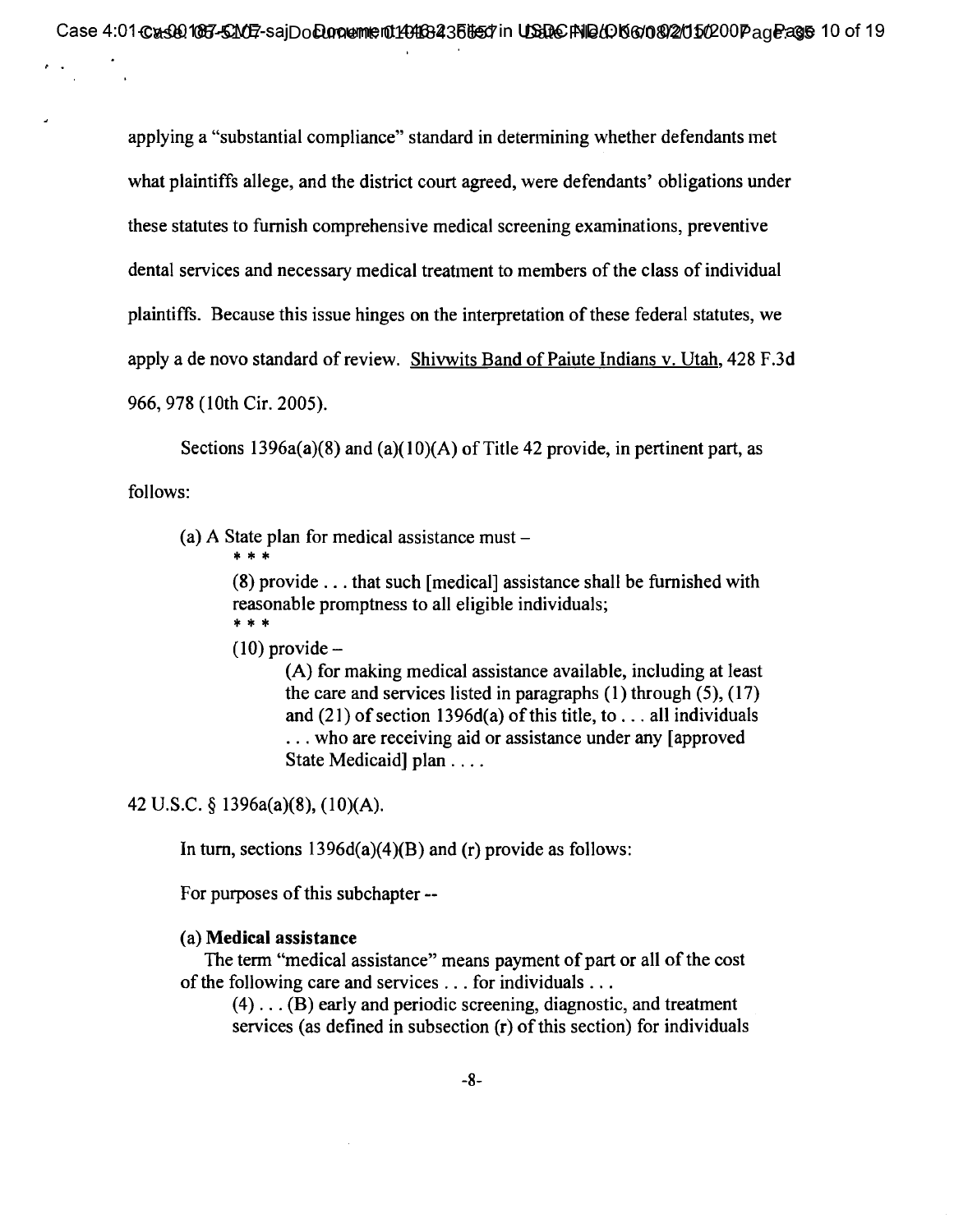who are eligible under the plan and are under the age of  $21 \ldots$ .

#### (r) **Early and periodic screening, diagnostic, and treatment services**

The term "early and periodic screening, diagnostic, and treatment services" means the following items and services:

(1) Screening services—

(A) are provided-

(i) at intervals which meet reasonable standards of medical and dental practice, as determined by the State after consultation with recognized medical and dental organizations involved in child health care and, with respect to immunizations under subparagraph (B)(iii), in accordance with the schedule referred to in section  $1396s(c)(2)(B)(i)$  of this title for pediatric vaccines, and

(ii) at such other intervals, indicated as medically necessary, to determine the existence of certain physical or mental illnesses or conditions; and

(B) which shall at a minimum include-

(i) a comprehensive health and developmental history (including assessment of both physical and mental health development),

(ii) a comprehensive unclothed physical exam, (iii) appropriate immunizations (according to the schedule referred to in section  $1396s(c)(2)(B)(i)$  of this title for pediatric vaccines) according to age and health history,

(iv) laboratory tests (including lead blood level assessment appropriate for age and risk factors), and (v) health education (including anticipatory guidance).

(2) Vision services—

(A) which are provided-

(i) at intervals which meet reasonable standards of medical practice, as determined by the State after consultation with recognized medical organizations involved in child health care, and

(ii) at such other intervals, indicated as medically necessary, to determine the existence of a suspected illness or condition; and

(B) which shall at a minimum include diagnosis and treatment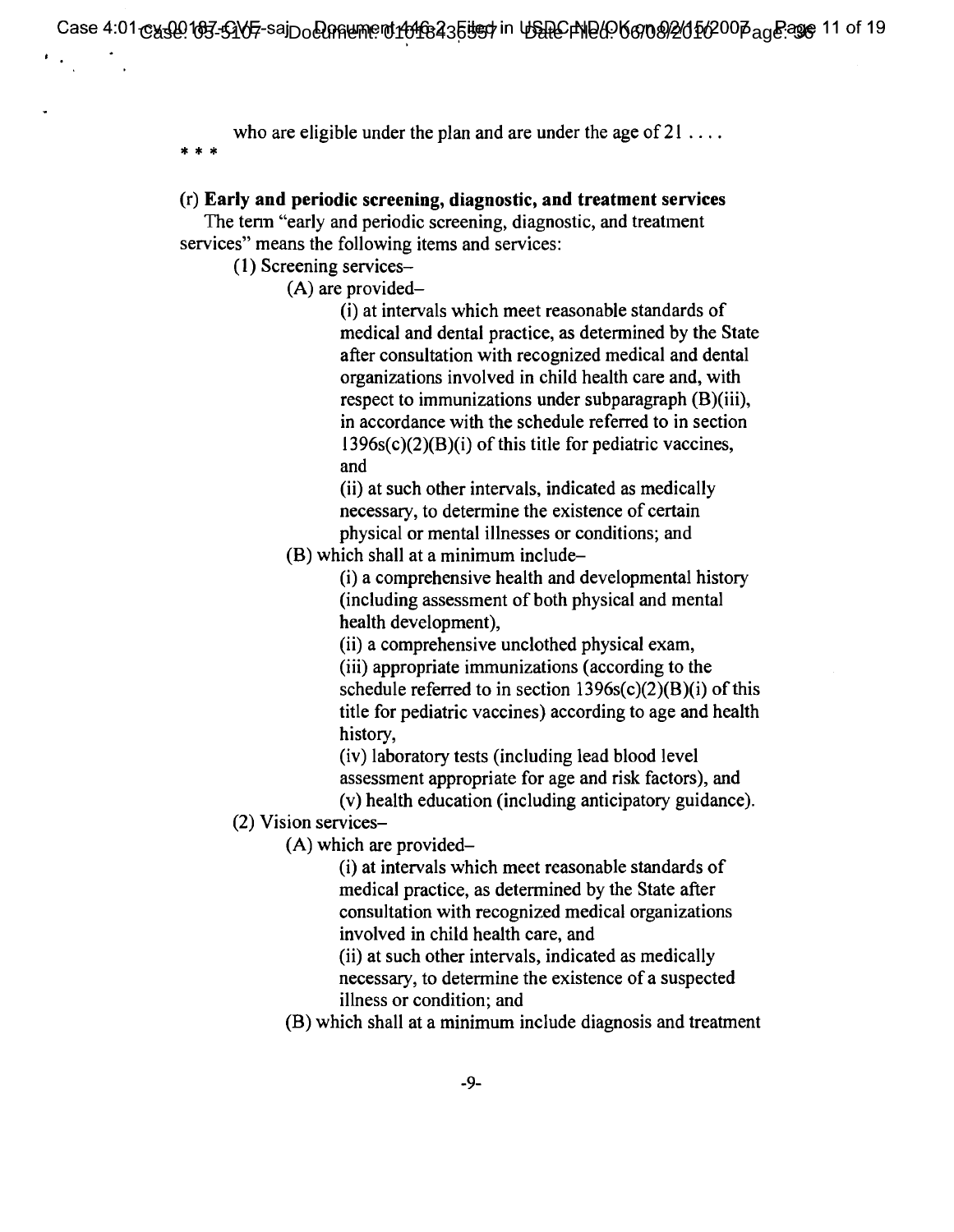for defects in vision, including eyeglasses.

(3) Dental services—

(A) which are provided-

(i) at intervals which meet reasonable standards of dental practice, as determined by the State after consultation with recognized dental organizations involved in child health care, and

(ii) at such other intervals, indicated as medically necessary, to determine the existence of a suspected illness or condition; and

(B) which shall at a minimum include relief of pain and infections, restoration of teeth, and maintenance of dental health.

(4) Hearing services—

(A) which are provided-

(i) at intervals which meet reasonable standards of medical practice, as determined by the State after consultation with recognized medical organizations involved in child health care, and

(ii) at such other intervals, indicated as medically necessary, to determine the existence of a suspected illness or condition; and

(B) which shall at a minimum include diagnosis and treatment for defects in hearing, including hearing aids.

(5) Such other necessary health care, diagnostic services, treatment, and other measures described in subsection (a) of this section to correct or ameliorate defects and physical and mental illnesses and conditions discovered by the screening services, whether or not such services are covered under the State plan.

Nothing in this subchapter shall be construed as limiting providers of early and periodic screening, diagnostic, and treatment services to providers who are qualified to provide all of the items and services described in the previous sentence or as preventing a provider that is qualified under the plan to furnish one or more (but not all) of such items or services from being qualified to provide such items and services as part of early and periodic screening, diagnostic, and treatment services. The Secretary shall, not later than July 1, 1990, and every 12 months thereafter, develop and set annual participation goals for each State for participation of individuals who are covered under the State plan under this subchapter in early and periodic screening, diagnostic, and treatment services.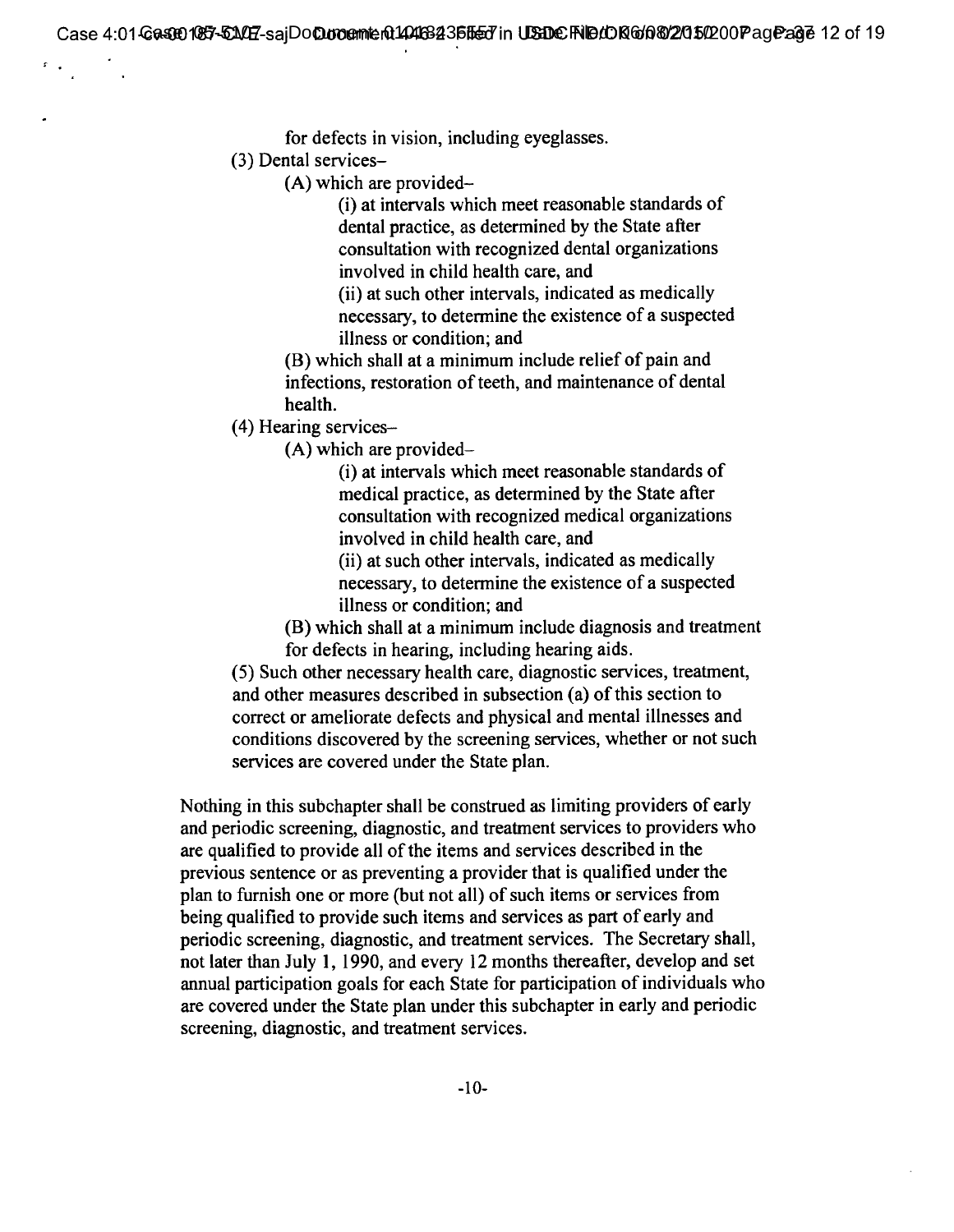42 U.S.C. § 1396d(a)(4)(B), (r).

Purporting to apply § 1396a(a)(8)'s "reasonable promptness" requirement, the

district court held as follows:

32. Plaintiffs have offered substantial evidence that the delays in treatment for children with specific conditions are medically inappropriate. Importantly, plaintiffs have shown that system-wide delays in treatment exist and have presented convincing evidence that those delays are not reasonable. In violation of 42 U.S.C. § 1396a(a)(8), defendants are not ensuring that medical assistance is furnished with reasonable promptness to all eligible individuals.

33. The Court is aware of Bruggeman v. Blazojevich, 324 F.3d 906, 910 (7th Cir. 2003), in which the court held that Illinois officials' failure to adopt a plan for expanding the number of intermediate care facilities for the developmentally disabled in another part of the state did not violate 42 U.S.C. § 1396a(a)(8). In so holding, the court remarked:

the statutory reference to "assistance" appears to have reference to *financial* assistance rather than to actual medical services, though the distinction was missed in Bryson v. Shumway, 308 F.3d 79, 81 (1st Cir. 2002), and Doe v. Chiles, 136 F.3d 709, 714, 717 (11th Cir. 1998). Medicaid is a payment scheme, not a scheme for stateprovided medical assistance, as through state-owned hospitals. The regulations that implement the provision indicate that what is required is a prompt determination of eligibility and prompt provision of funds to eligible individuals to enable them to obtain the covered medical services that they need, see 42 C.F.R. §§ 435.91(a), .930(a)-(b); a requirement of prompt treatment would amount to a direct regulation of medical services.

Id. at 910. The Court finds that this distinction, while accurate, does not preclude a finding in this case that defendants have violated  $\S$  1396a(a)(8). Without financial assistance (provider reimbursement) sufficient to attract an adequate number of providers, reasonably prompt assistance is effectively denied.

Aplt. App. at 378.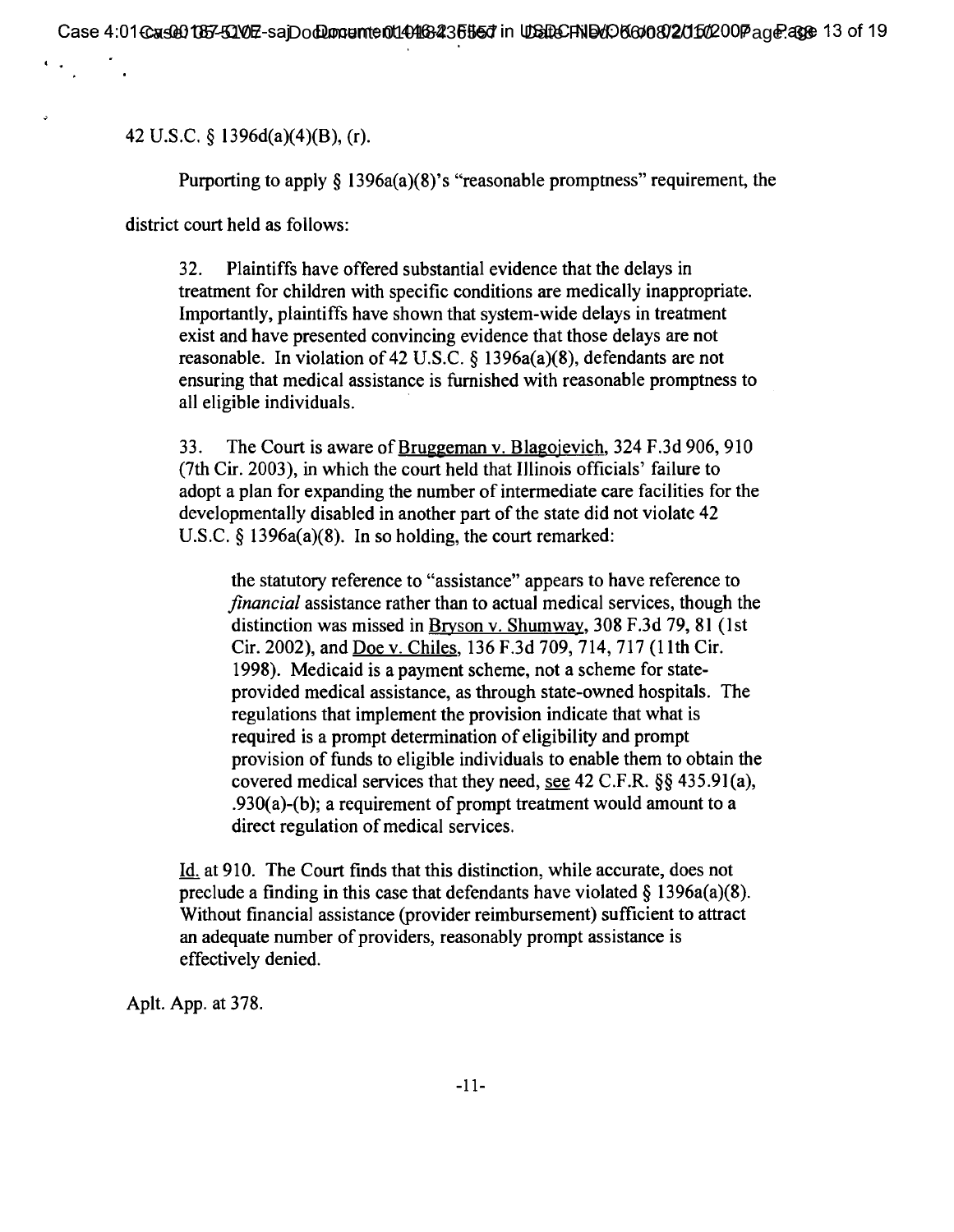We reject the district court's conclusions. In our recent decision in Mandy  $R_n$ , we agreed with the Seventh Circuit's decision in Bruggeman that the term "medical assistance," as employed in  $\S$  1396a(a)(8), refers "to financial assistance rather than to actual medical services."  $464$  F.3d at 1143 (quoting Bruggeman, 324 F.3d at 910). In turn, we interpreted  $\S$  1396a(a)(8) as "requir[ing] any state participating in Medicaid to pay promptly. . . for medical services when the state is presented with the bill." Id. As noted by defendants, this interpretation is clearly contrary to the plaintiffs' assertion, and the district court's apparent conclusion, that  $\S$  1396a(a)(8) makes a state Medicaid program directly responsible for ensuring that the medical services enumerated in the Medicaid Act (i.e., those that are reimbursable) are actually provided to Medicare beneficiaries in a reasonably prompt manner.

The district court also erred, given our holding in Mandy  $R_{\cdot}$ , in concluding that defendants violated  $\S$  1396a(a)(8)'s "reasonable promptness" requirement by paying providers insufficient rates for services rendered to Medicaid beneficiaries. Although the district court apparently concluded, and perhaps correctly so, that low rates of reimbursement reduce the number of providers available to Medicaid beneficiaries, and in turn increase the time Medicaid beneficiaries must wait to receive medical services from available providers, this conclusion does not mean that defendants failed (or will fail in the future) to be reasonably prompt in paying for services actually rendered by available providers, as required by § 1396a(a)(8). Indeed, if the district court's theory were correct, it would broaden § 1396a(a)(8) far beyond its intended scope, and would require federal

-12-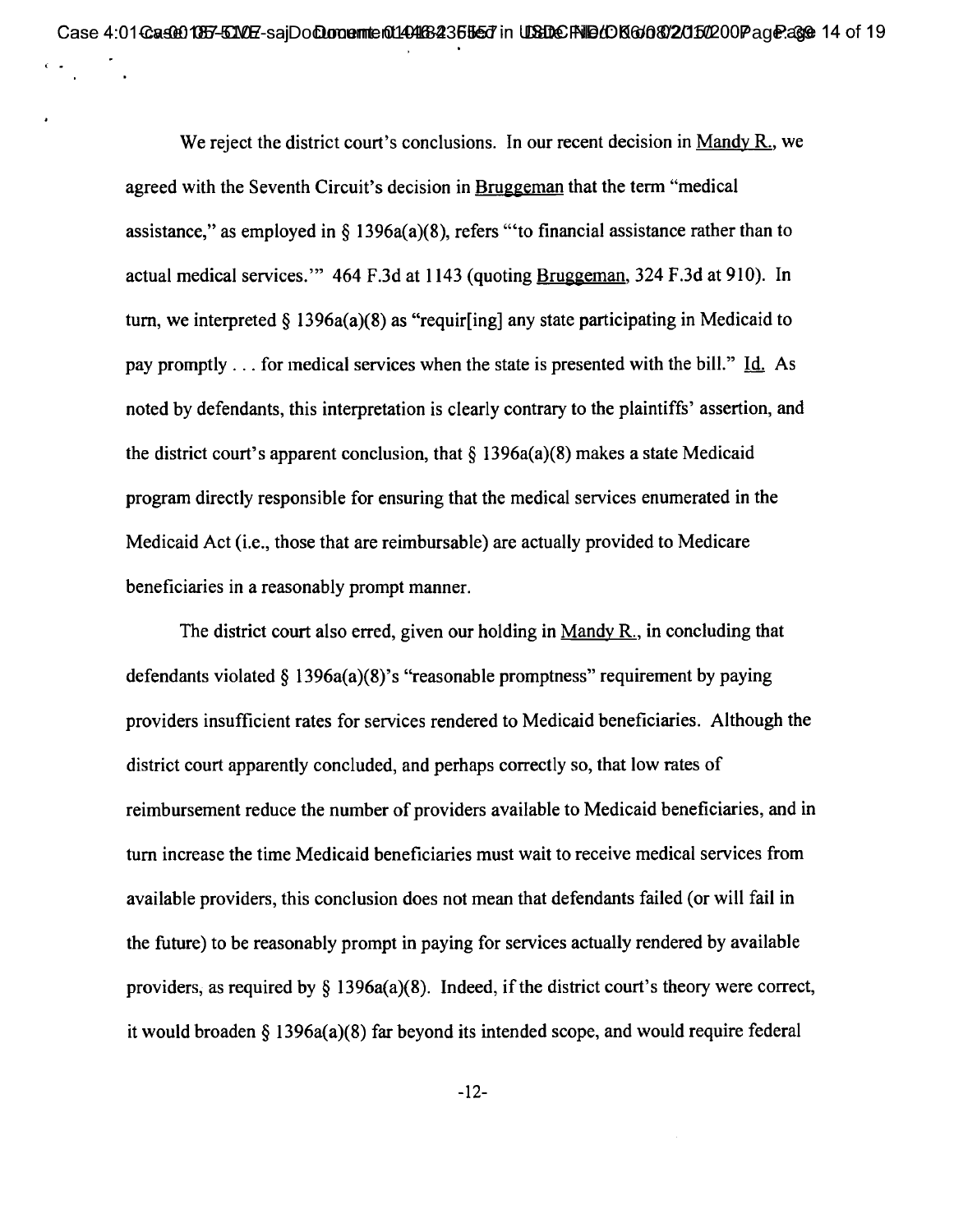courts to engage in what the Third Circuit has described as the "onerous" task of "evaluating whether a state's Medicaid reimbursement rates are 'reasonable and adequate." Chiles, 136 F.3d at 717. Thus, we agree with defendants that the district court erred when it directed defendants to conduct a study of rates, costs and services, and then to use the study to correct what the district court concluded were too-low rates of reimbursement. Likewise, we agree with defendants that the district court erred in requiring rates to be set at a level that would ensure a two-thirds "level of participation" among physicians in the State of Oklahoma.

To be sure, plaintiffs' claims in this case differ slightly from those in Mandy  $R_i$  in that, in addition to  $\S$  1396a(a)(8), they also rely on the provisions of  $\S$  1396a(a)(10)(A). Although Mandy R, did not address the meaning of  $\S$  1396a(a)(10)(A), the fact that plaintiffs have included that as a basis for their claims does nothing to change the outcome. As noted above, subsection  $(a)(10)(A)$  simply requires a state Medicaid plan to provide "medical assistance," as that phrase is uniquely defined in the Medicaid Act, for specific medical services listed in the Medicaid Act, including EPSDT services. In other words, subsection (a)(10)(A) requires a state Medicaid plan to pay for all such medical services, not, as plaintiffs suggest, to directly provide them.

Finally, plaintiffs' "substantial compliance" arguments are clearly wrong because they hinge on the mistaken view that the above-quoted provisions of the Medicaid Act "clearly and unambiguously require states to furnish EPSDT services to all eligible individuals under the age of 21." Aplt. Br. at 31. As we have discussed, the term

-13-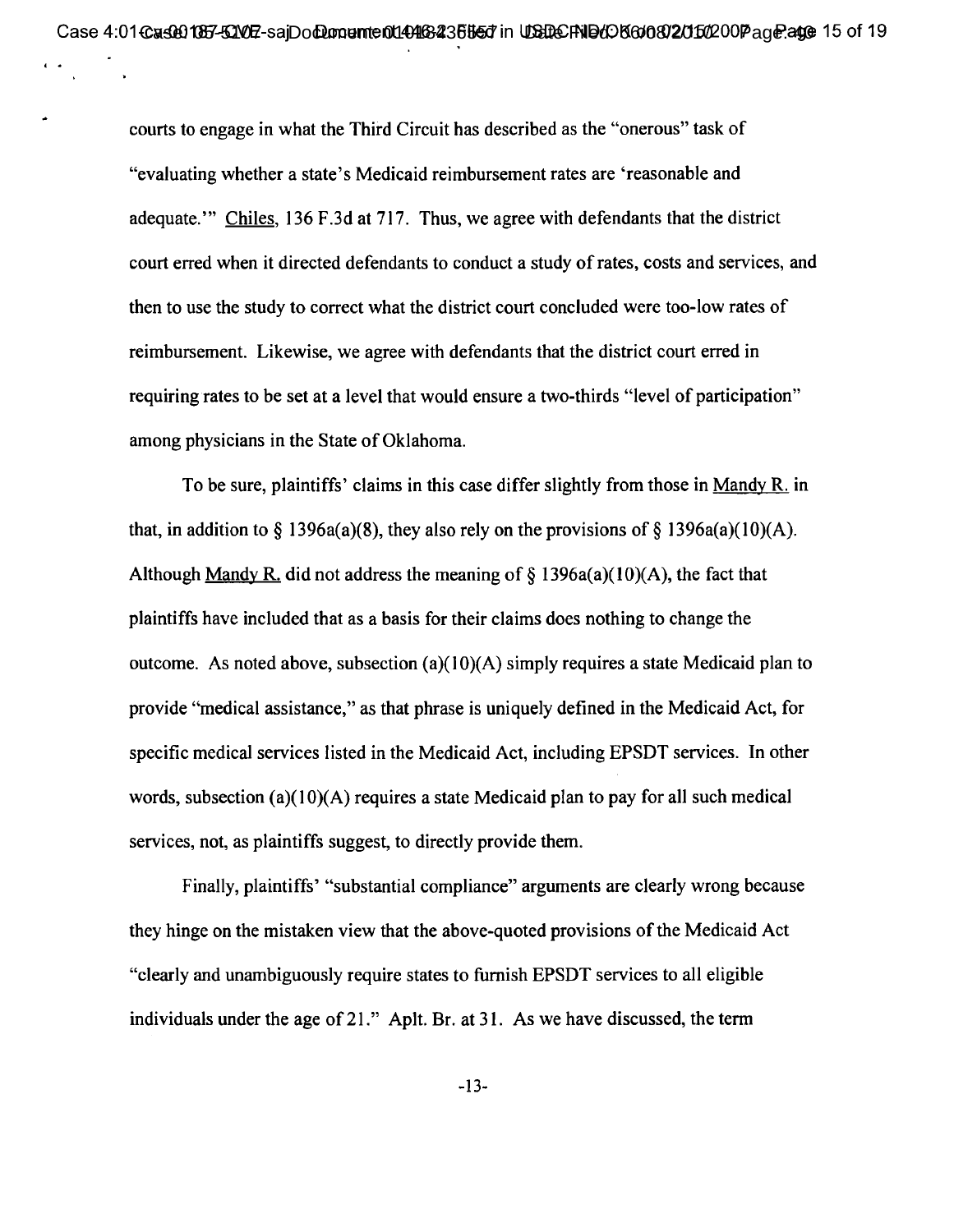**"medical assistance," as used throughout the Medicaid Act, refers to the payment of all or part of the cost of the care and services specifically described in the act. That is, as noted in Mandy R., the Medicaid Act requires participating states to provide beneficiaries financial assistance rather than actual medical services. Thus, not only do the statutes cited by plaintiffs not obligate defendants to ensure that EPSDT services are "fully" delivered to the plaintiff class, those statutes impose no obligation whatsoever on defendants to deliver any medical services. Rather, as we concluded in Mandy R., defendants' obligation under these statutes is to pay promptly for the medical services outlined in the Medicaid Act, including EPSDT services.** 

## *2) 42 U.S.C. e 1396a(a)(30)(A)*

**Both plaintiffs and defendants assert challenges to the district court's final judgment granting injunctive relief based upon defendants' alleged violation of 42 U.S.C. § 1396a(a)(30)(A). We find it unnecessary to address any of these arguments in detail, however, because we recently held in Mandy R. that § 1396a(a)(30)(A) does not give rise to an enforceable private right on behalf of Medicaid beneficiaries and providers that can be pursued under § 1983. 464 F.3d at 1148. Thus, we simply conclude that the district court erred in holding that defendants violated § 1396a(a)(30)(A), and in turn granting injunctive relief in favor of defendants based upon that purported violation.** 

## *3) 42 US.C. sf 1396a(a)(43)*

**In a supplemental brief filed after the issuance of Mandy R., plaintiffs argue for the first time on appeal that 42 U.S.C. § 1396a(a)(43) "create[s] enforceable rights" in favor** 

**-14-**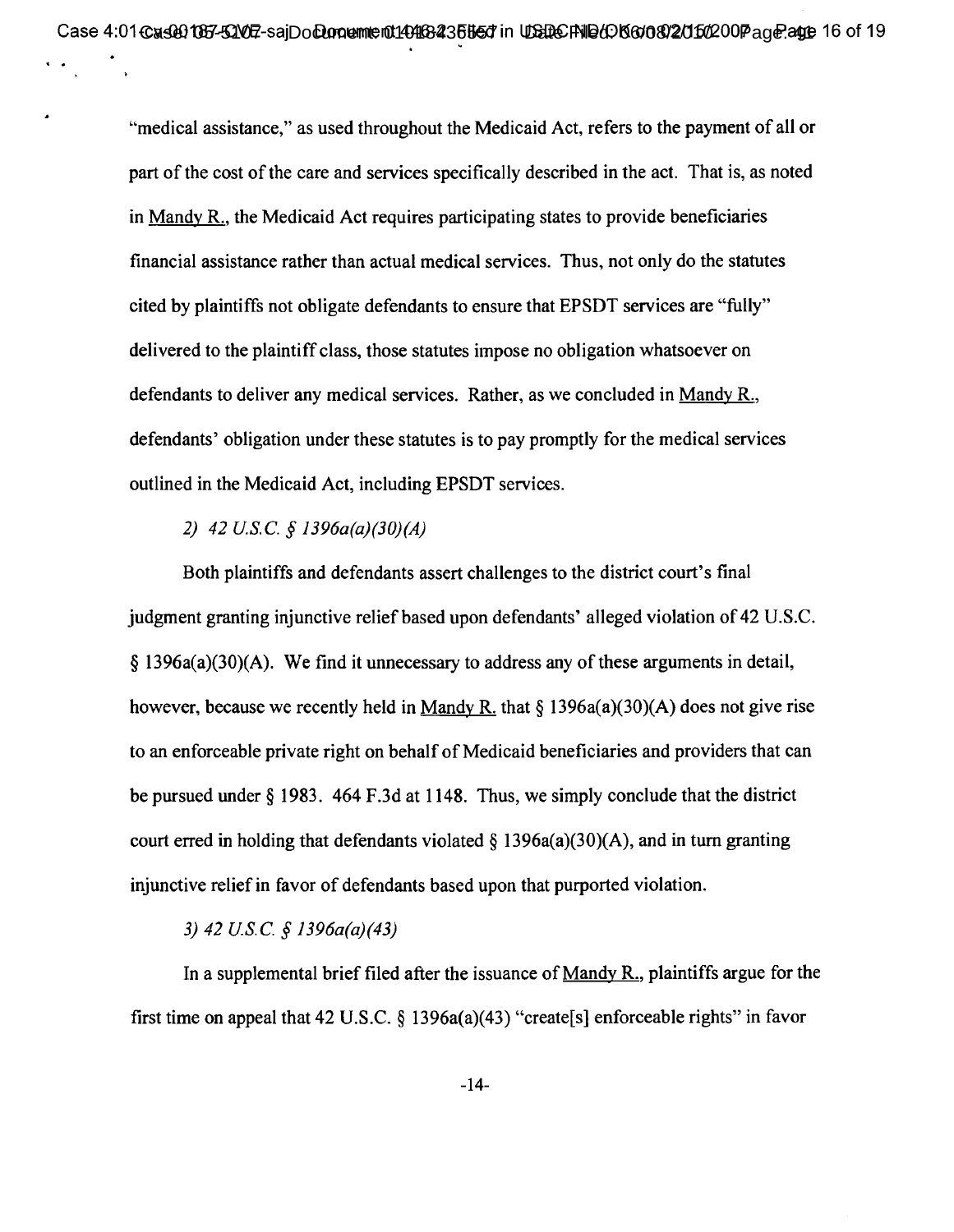of Medicaid recipients, "including the right to receive actual [EPSDT] services." Aplt. Supp. Br. at 6. Plaintiffs further argue that "[i]f, as the trial court found here, children are not *receiving* the care and services they are entitled to, then the State has failed to comply with"  $\S$  1396a(a)(43). Id. at 8 (italics in original).

We conclude these arguments are not properly before us. "Absent authorization" from this court, a party is generally precluded from raising issues in a supplemental brief that were not addressed in the opening brief." United States v. Lawrence, 405 F.3d 888, 908 n.15 (10th Cir. 2005). Moreover, we are not persuaded, after reviewing the record on appeal, that the new arguments asserted by plaintiffs were adequately raised or decided below. See United Steelworkers of Am. v. Or. Steel Mills, Inc., 322 F.3d 1222, 1228 (10th Cir. 2003) (noting that arguments not raised below will not be considered for the first time on appeal unless they are purely matters of law whose proper resolution is certain); United States v. Easter, 981 F.2d 1549, 1556 n.5 (10th Cir. 1992) (refusing to address issue not decided below because it was "a fact-dependant challenge and [there was] an insufficient record" on appeal). While  $\S$  1396a(a)(43) was cited in the first amended complaint and also referenced in the pretrial order, there is no indication in the record on appeal that the district court was asked to determine, or in fact did determine, (a) whether  $\delta$  1396a(a)(43) creates an enforceable private right on behalf of Medicaid beneficiaries that can be pursued under § 1983, and (b) whether defendants violated the specific provisions of  $\S$  1396a(a)(43) that plaintiffs now assert require the provision of actual health care services.

-15-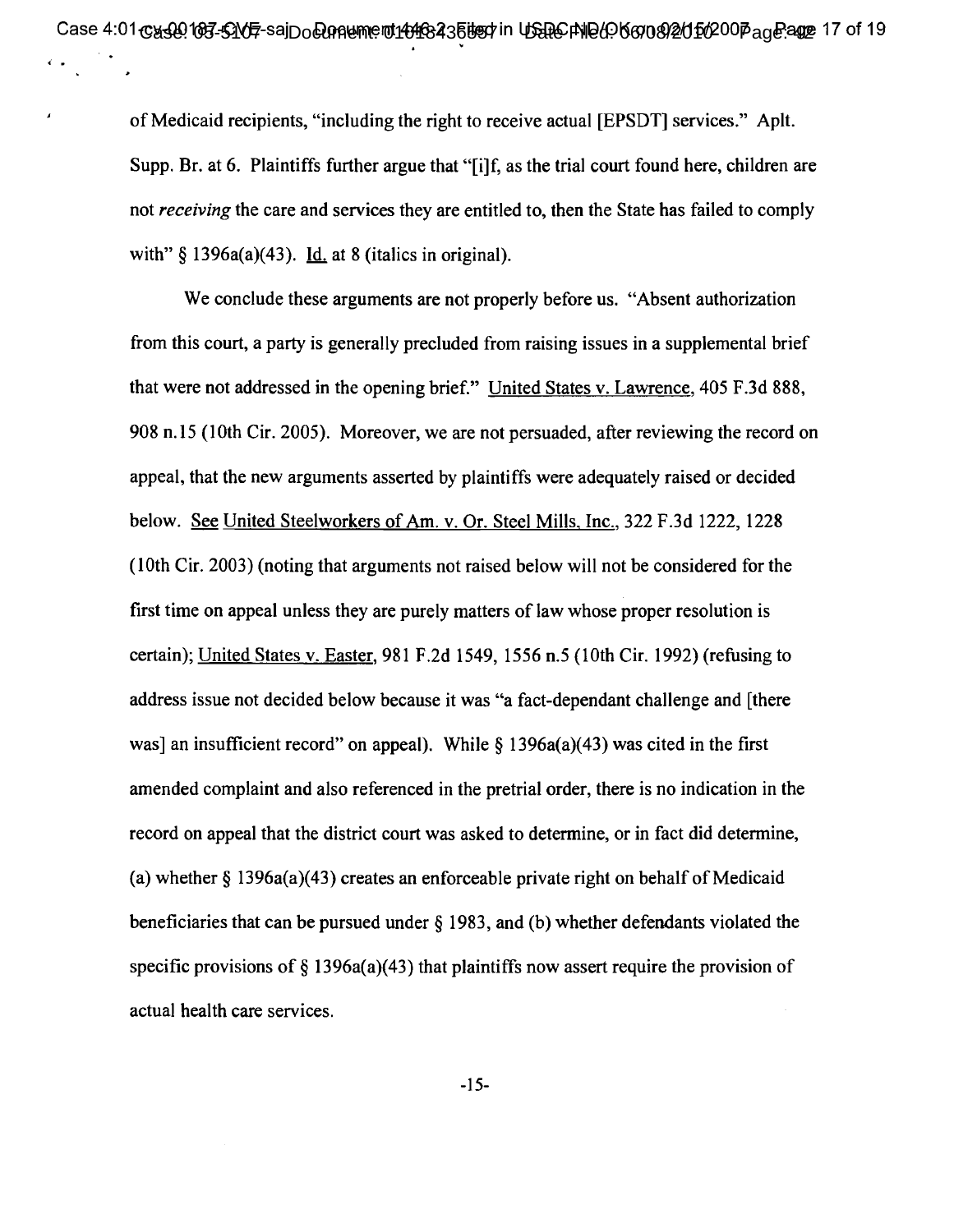# *B. Dismissal of plaintiff OKAAP for lack of standing*

**a.** 

 $\boldsymbol{\beta}$ 

Plaintiff OKAAP, a non-profit professional organization of pediatricians and pediatric sub-specialists, contends the district court erred in dismissing it from the suit for lack of standing. Our conclusions on the parties' other issues, which necessitate reversal of the district court's judgment, have rendered this issue moot.

The judgment of the district court is REVERSED, and the case REMANDED to the district court with directions to enter judgment in favor of defendants on all claims.